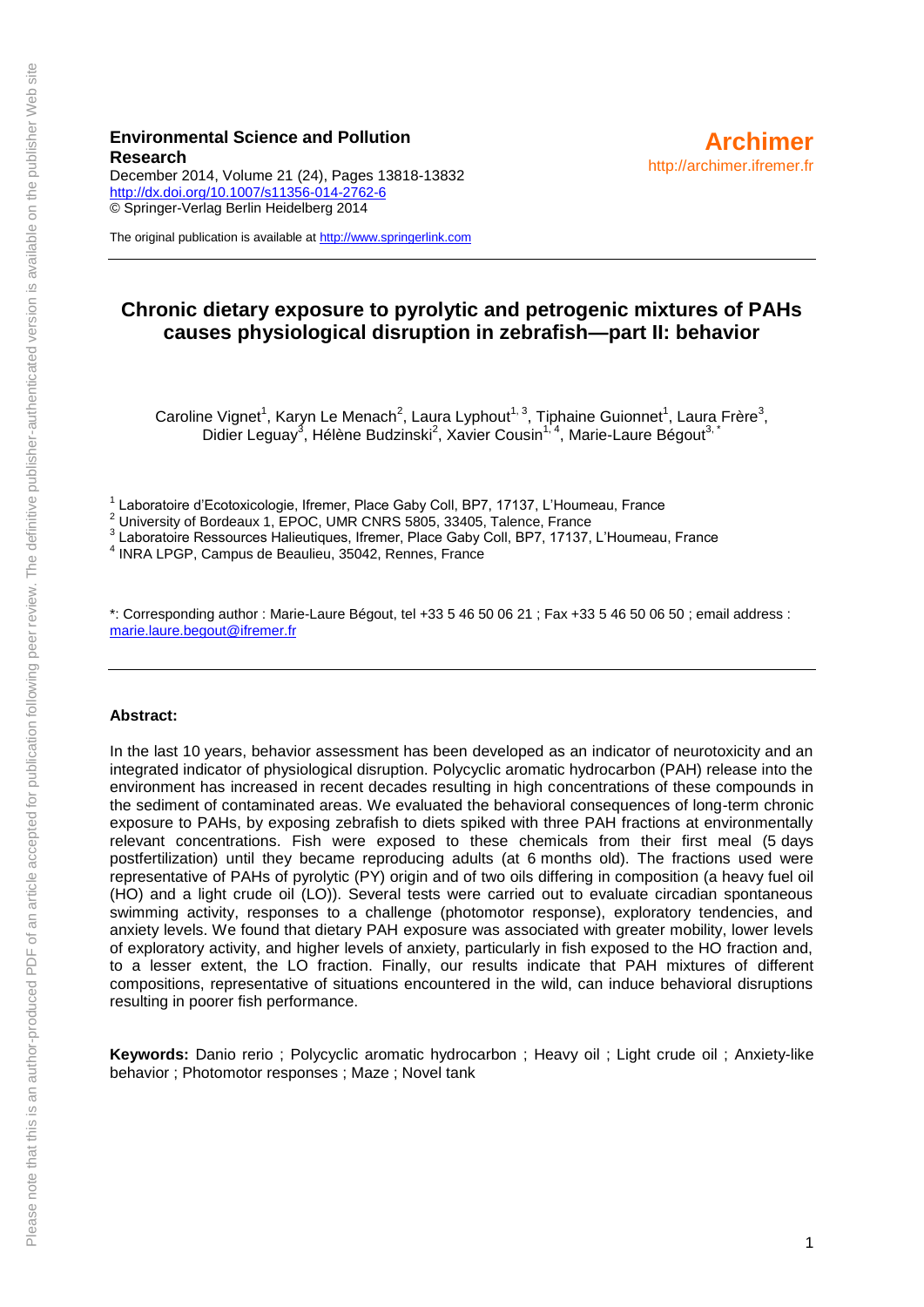# **1. Introduction**

Xenobiotics are increasingly being released into the environment as a result of human activities. The compounds of one particular group of xenobiotics, persistent organic pollutants (POPs) persist in the environment, have lipophilic properties and are very stable chemically, making the bioaccumulation of these molecules highly likely. Aquatic compartments, including sediment, often constitute the ultimate reservoir of these compounds, so fish may be exposed to POPs at various stages in their lives.

Polycyclic aromatic hydrocarbons (PAHs) constitute a large and diverse family of POPs formed by the association of several aromatic rings. This family of molecules also includes PAH derivatives with alkyl, nitrogen, sulfur or oxygen substitutions. PAHs and their derivatives are produced during the combustion of organic matter (pyrolytic PAHs) and are present in oils (petrogenic PAHs). Pyrolytic PAHs are released into the atmosphere, leading to their deposition on water and soil. PAHs deposited on soil can enter water compartments through runoff. Petrogenic PAHs may be discharged directly into water as a result of oil spills or naval or offshore oil drilling activities (Latimer & Zheng 2003). PAHs are also introduced into the environment through natural processes, such as oil leaks or diagenesis. In all cases, PAHs are present in the form of complex mixtures containing large amounts of individual PAHs and derivatives. The composition of mixtures of PAHs depends on their origin. Pyrolytic mixtures contain a high proportion of heavy PAHs, such as benzo[a]pyrene (BaP), and few alkylated PAHs, whereas petrogenic mixtures contain a smaller proportion of heavy PAHs, with a higher proportion of light PAHs and larger amounts of alkylated PAHs (Benlahcen et al. 1997, Budzinski et al. 1997, Latimer & Zheng 2003, Neff 1979, Yunker et al. 2002). The release of PAHs into the environment has increased in recent decades (Eisler 1987, Shen et al. 2013, Zhang & Tao 2009). Indeed, monitoring networks have documented PAH concentrations of up to 50  $\mu$ g.g<sup>-1</sup> dry weight (dw) in sediment from various affected aquatic ecosystems, although the concentrations in highly contaminated areas were mostly found to be in the 10 μg.g-1range (Baumard et al. 1998, Benlahcen et al. 1997, Cachot et al. 2006, Johnson et al. 2007, Varanasi et al. 1993, Yanagida et al. 2012). The concentration of PAHs in the biota depends on the concentration of these molecules in the immediate surroundings and trophic level. For example, the total concentration of the 16 PAHs used as indicators by the US Environmental Protection Agency (US-EPA) in the copepod *Eurytemora*  affinis in the Seine Estuary has been reported to be in the 165–3866 ng.g<sup>-1</sup> dw range (Cailleaud et al. 2007) and, in mussels, this concentration may reach 1600 ng.g<sup>-1</sup> dw (Le Goff et al. 2006). In cases of acute accidental exposure, the concentration in mussels may be even higher, with values reaching 3000 ng.g<sup>-1</sup> dw reported after the Erika oil spill (Jeanneret et al. 2002) and of 14350 ng.g<sup>-1</sup> dw recorded after the Exxon Valdez oil spill (Payne et al. 2008). PAHs accumulate in animals located at lower levels of the food chain because they are poorly metabolized in these species. Food is thus an important source of exposure, as demonstrated by the high concentrations of PAHs found in the stomachs of fish caught in contaminated areas (Johnson et al. 2007, Varanasi et al. 1993, Yanagida et al. 2012).

There is growing evidence to suggest that POPs can act as neurotoxicants, particularly in cases of early exposure (Ottinger et al. 2013, Scott & Sloman 2004). Only a few studies have described the behavioral disruptions following PAH exposure in fish. In most cases, this was achieved by waterbone exposure of juveniles to single compound (Almeida et al. 2012, Correia et al. 2007, Goncalves et al. 2008, Gravato & Guilhermino 2009, Oliveira et al. 2012). One study also reported additive effects for a mixture of three PAHs (Goncalves et al. 2008). These studies have generally concluded that PAHs cause lethargy, resulting in a decrease in the swimming activities of exposed fish.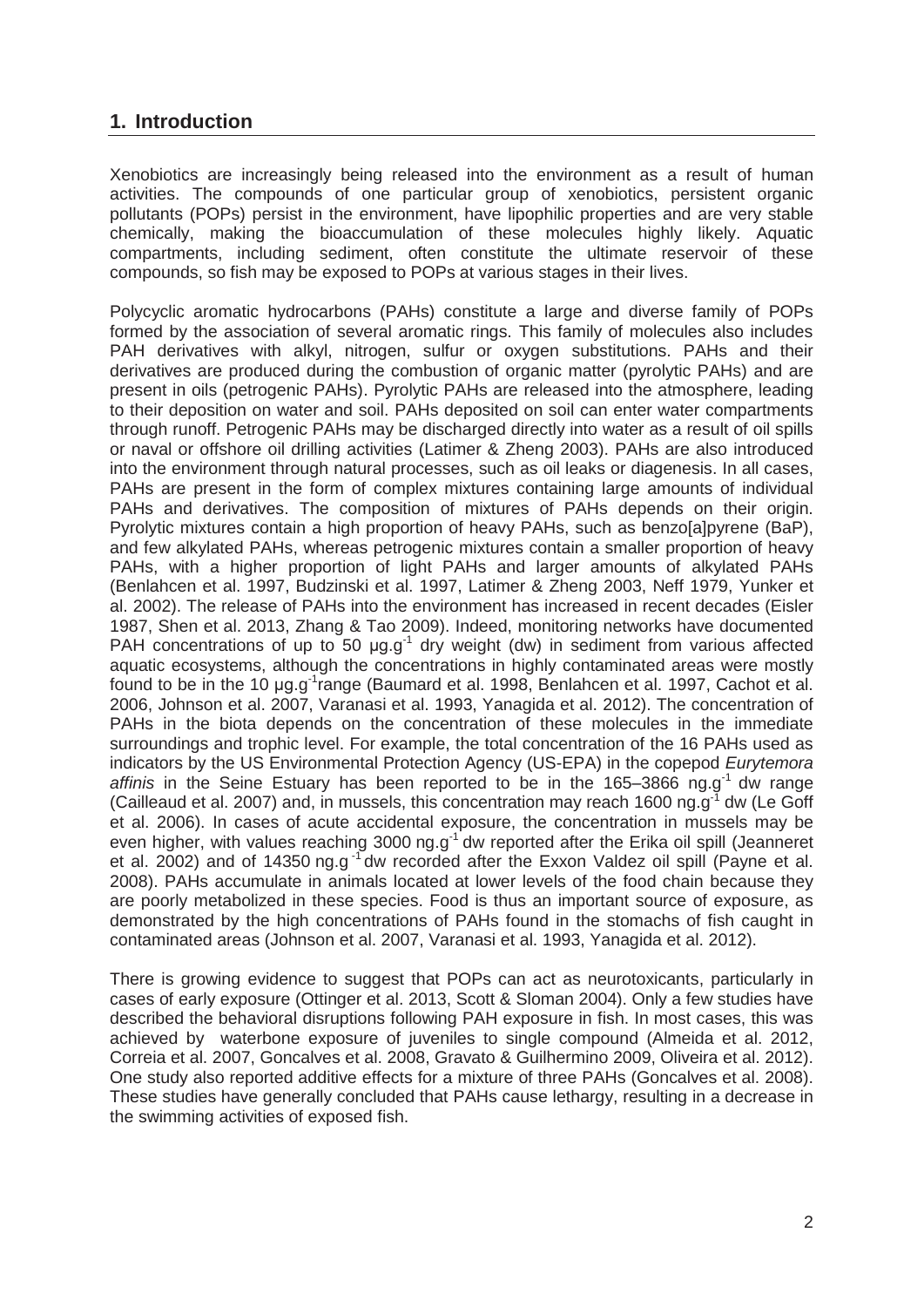Early stages are considered to be more sensitive than later stages, but the number of studies focusing on early stages (embryo-larval stage) is even smaller. For example, brief exposure of medaka embryos to sediment spiked with benzo[a]anthracene has been shown to reduce larval activity after a photomotor challenge in medaka (Le Bihanic, personal communication). Finally, the exposure of Pacific herring eggs to weathered oil has several adverse effects, including a decrease in the ability of the larvae to swim (Carls et al*.* 1999). We have shown that the brief exposure (from 4 to 96h post fertilization) of zebrafish embryos to a mixture of benzo[a]pyrene, pyrene and phenanthrene leads to lower levels of locomotor activity and/or the induction of anxiety-like behavior in adults (Vignet et al. 2014a). These findings are consistent with observations showing that exposure to PAHs is associated with several types of neurobehavioral disruption, including anxiety and attention disorders, in humans and rodents (Bouayed et al. 2009, Edwards et al. 2010, Jedrychowski et al. 2003, Perera et al. 2012, Saunders et al. 2001, 2003, Tang et al. 2008, Xia et al. 2011). It has also recently been shown that perinatal exposure to a mixture of 16 PAHs induces anxiety-related behavior in adult rats (Crépeaux et al. 2012, 2013).

Quantitative behavior analysis is now considered to be a good indicator in studies of pharmacology, toxicology, ecotoxicology and in cognition or neurobiology (Ali et al. 2011a, Ali et al. 2011b, Champagne et al. 2010). The use of model fish species, such as medaka and zebrafish, has developed exponentially over the last decade, and the use of these species in this context is now widely accepted (Champagne et al. 2010, Creton 2009, Norton & Bally-Cuif 2010, Steenbergen et al. 2011). Studies of fish behavior as a means of investigating the neurotoxic effects of compounds and the underlying mechanisms of toxicity are becoming increasingly common. Fish have been used as models of human disorders in studies on compounds such as alcohol (Gerlai et al. 2000, MacPhail et al. 2009) and for the testing of drugs to treat anxiety (Champagne et al. 2010, Egan et al. 2009, Maximino et al. 2010). In the particular context of ecotoxicology, individual responses correspond to the interface between ecological factors and toxicity mechanisms, making individual behavior a particularly relevant and integrative indicator of the effects of pollutants (Bailey et al. 2013, Hinton et al. 2005, MacPhail et al. 2009).

We report here the effects of long-term dietary exposure to three environmental mixtures of PAHs in zebrafish, in a dose-response study with three concentrations. Fish were fed diets spiked with mixtures approximating relevant environmental concentrations, from their first meal at 5 days post fertilization (dpf). We analyzed several behavioral traits, including locomotion, exploration and anxiety, successively in two-month-old juveniles and six-monthold adults. In addition to measuring behavioral toxicity and evaluating the neurotoxicity of PAHs in a model species, we also evaluated the potential ecological consequences for fish populations.

# **2. Materials and Methods**

#### **2.1. Preparation of PAH-contaminated diets**

Three aromatic fractions were used for exposure experiments: i) a pyrolytic fraction (PY) extracted from sediments collected from a polluted site of the Seine Estuary (Oissel, France) and ii) two petrogenic fractions obtained from Erika fuel (heavy oil; HO) and Arabian Light crude oil (LO). PAHs were extracted as previously described (Cachot et al. 2006). Zebrafish were exposed from their first meal (at 5 dpf) onward, through spiked food pellets. The food pellets obtained from the supplier were 0.5 mm in diameter (INICIO Plus 0.5, Biomar, France); these pellets were ground and used to prepare age-appropriate food pellets of four sizes: ≤125 μm, 125-315 μm,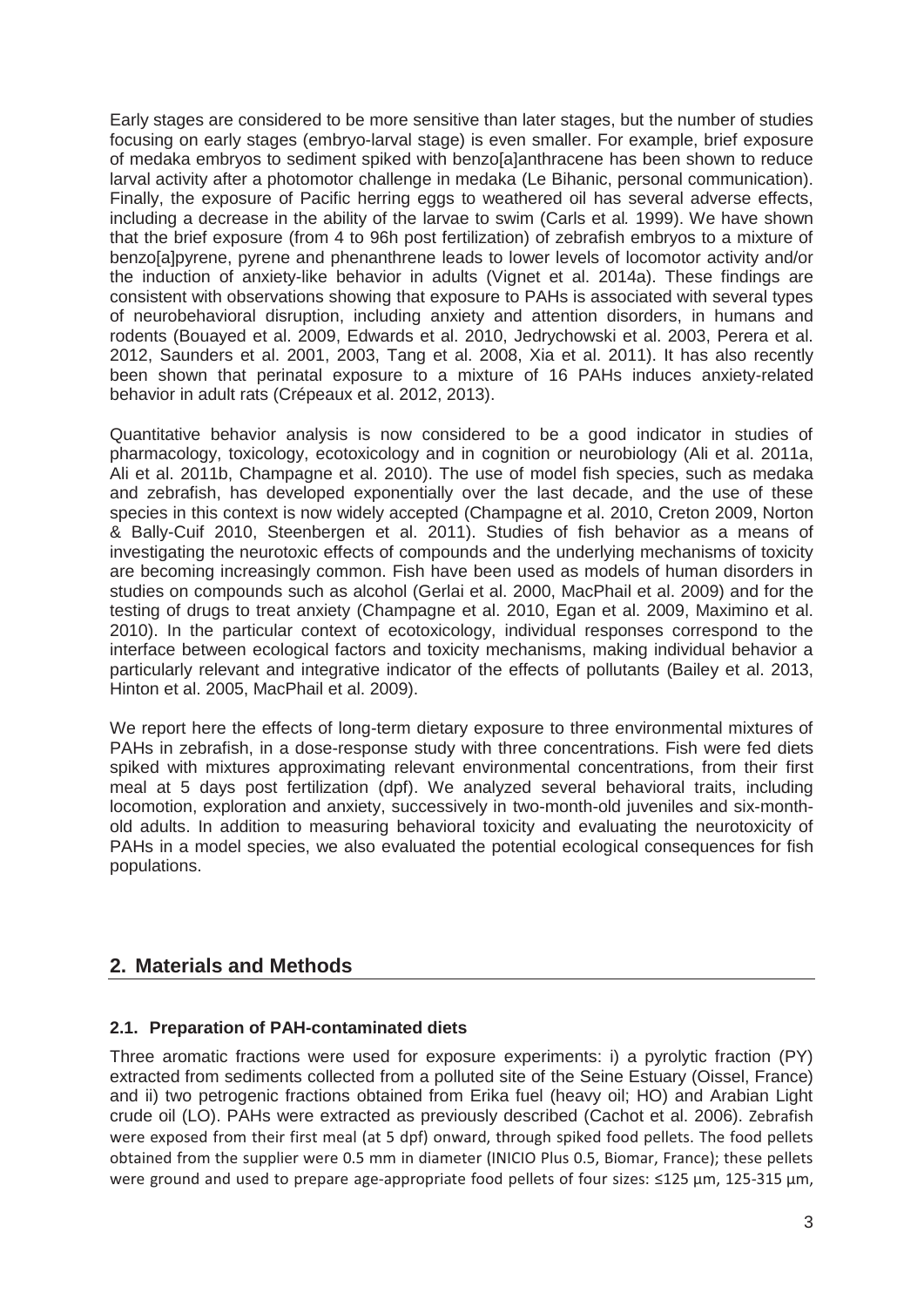315-500 μm and ≥500 μm (Vignet et al. 2014b). Three concentrations, 0.3X, 1X and 3X, were used, with the 1X concentration corresponding to the  $\Sigma$ [16 EPA PAH] at 5  $\mu$ g.g<sup>-1</sup> dw food, representative of the concentrations found in mollusks in the Seine Estuary. The names of the diets indicate the origin of the fraction and its concentration. For example, the 1X pyrolytic fraction diet was named PY-1X. For each exposure, a control treatment was included, corresponding to the plain food treated as for the spiked food with dichloromethane, the carrier solvent used for PAH spiking.

#### **2.2. Fish exposure**

This study was conducted with the approval of the French Animal Care Committee under the official license held by M.-L. Bégout (17-010).

We used the zebrafish wild-type TU strain (ZFIN ID: 76 ZDB-GENO-990623-3), which was established at our platform (PEP – http://wwz.ifremer.fr/pep) six years ago from large batches of individuals originating from the Amagen platform (Gif/Yvette, France) and the Pasteur Institute fish facility (Paris, France). The exposure procedures are described in detail in the article by Vignet et al. (2014b). Briefly, eggs were obtained by the random pairwise mating of zebrafish placed together in spawning boxes (AquaSchwarz, Germany) overnight. Eggs were collected the next morning and the rate of fertilization was assessed within two hours of collection: only spawns with a fertilization rate greater than 80 % were retained. We ensured that incubation conditions were as homogeneous as possible, by mixing at least five spawns and then randomly sampling 50 embryos and transferring them to as many Petri dishes as required for the planned number of treatments. Exposure experiments with PY, HO and LO were carried out successively (PY in year one of the project, HO and LO in year two, see details in Vignet et al. (2014b)) and all exposures were performed in triplicate. Embryos and larvae were maintained at 28°C, in clean medium, in Petri dishes in an incubator subjected to the same photoperiod as for adults. From 5 dpf onwards, each replicate were reared in separate 1-liter tanks. After 12 days, they were transferred to 10-liter tanks in a flow through system with water renewal, the daily rate of which was increased with age, reaching 40% after one month. Standard water quality and rearing methods were used (Lawrence 2007, Vignet et al. 2014b). From 5 dpf onwards, the fish were fed twice daily with sizeadapted spiked pellets and once daily with plain *Artemia nauplii*. The fish were allowed *ad libitum* access to the food pellets from 5 dpf until the first biometric measurements were taken: at 2 months post-fertilization (mpf) for HO and LO and at 3 mpf for PY. Thereafter, the quantity of food provided was equivalent to 2 % of the biomass in each tank, with the exception of the PY-spiked food, for which we provided ~5 % of the biomass in the tank until 3 mpf when we decreased to 2 %. Rations were adapted on a monthly basis, following biometric measurements. This led to differences in growth between the control fish, which were heavier and longer for PY (at 6 mpf, body mass (mg):707  $\pm$  22; body length (mm): 31.1  $\pm$  0.3) than for HO and LO (body mass (mg): HO = 265  $\pm$  7 : LO = 246  $\pm$  6; body length (mm): HO =  $25.2 \pm 0.2$  ; LO =  $24.3 \pm 0.2$ ) as described in detail in Vignet et al. (2014b). These differences in body size may partly account for the differences in behavioral responses observed between control PY and control HO/LO fish.

#### **2.3. Behavioral experiments**

Behavioral experiments were performed with two-month-old undifferentiated juveniles and six-month-old adult males and female (in equal proportions, except for HO-3X, for which it was not possible to distinguish between the sexes on the basis of phenotype). Different sets of animals were used for each behavioral test, except for the photomotor response in adults, which was coupled with the 24-h swimming activity test, and the maze test, which was coupled with the novel tank test, these tests being performed consecutively on the same day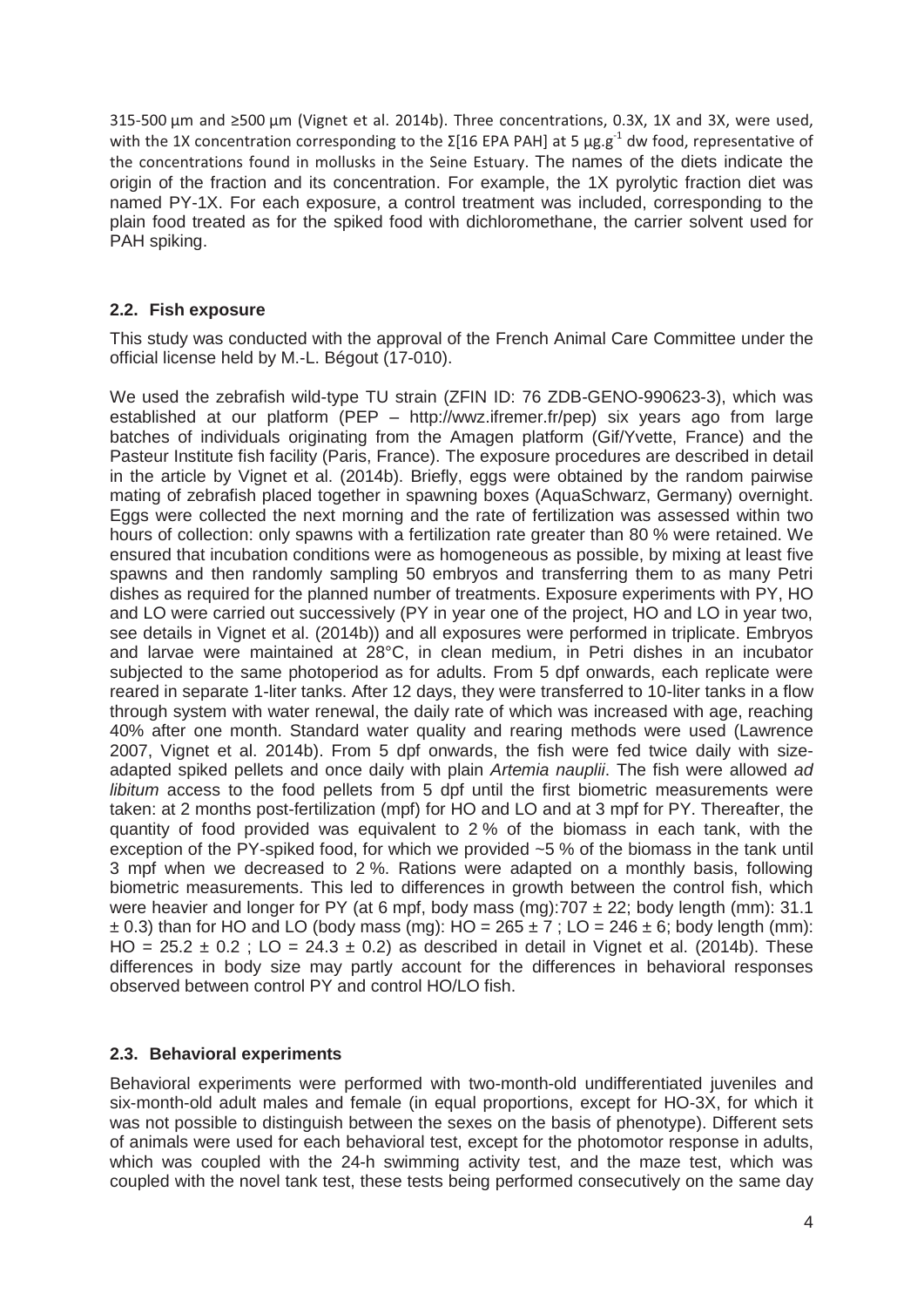(see below for the detailed protocol). HO-3X fish were not tested at the age of six months in the Z-maze and novel tank tests, because of their low survival (Larcher et al. In revision; Vignet et al. 2014b). Tests were carried out in a dedicated room maintained at  $27^{\circ}$ C  $\pm$  1°C, with a 14:10 photoperiod synchronized with that of the rearing room so as to minimize unwanted correlated effects. The light was switched on at 08:30 and there were no twilight transition periods.

#### **2.4. 24-h swimming activity in adults**

At each session and for each fraction, six-month old fish exposed to each concentration were randomly placed in 3-liter tanks  $(24.5 \times 15 \times 13.5 \text{ cm})$ . AquaBox<sup>®</sup> 3, AquaSchwartz, Göttingen, Germany) filled with 1.5 liters of system water, to avoid tank position and session bias. The 12 tanks (3 fish per concentration) were isolated from neighboring tanks by opaque walls. They were placed on top of an infrared apparatus (IR floor  $1 \times 1$  m, Noldus, The Netherlands). During the day, the room was lit with two LED spotlights (LED Technology Master LEDSPOT 16W 2700K, illumination of 30 lux near the tanks). During the night or dark period, the spotlights were turned off and infrared light from the floor was used to record fish movements (illumination <1 lux near the tanks). Fish were placed in the tanks at 17:00 on the day before the experiment, to allow them to acclimate overnight. Video recordings began the next day at 12:30 and lasted 24 h. We tested 12 fish for each concentration. We ran four sessions for each fraction (PY, HO and LO) and the water was changed after each session.

#### **2.5. Photomotor response in juveniles and adults**

We used the same setup to monitor photomotor responses, as an indicator of complex phenotypes of stress and anxiety (Vignet et al. 2013). We recorded swimming activity for 1 h (Light on-1) and then challenged the fish by subjecting them to a sudden dark period (15 min, Light off), continuing the video recordings for an additional 1.5 h (Light on-2). The photomotor response was monitored after one night of acclimation, beginning at 12:30 for two-month-old fish or at the end of the 24-h recording for six-month-old fish. For both tests, the dependent variables measured were swimming path length (distance traveled; cm) and time spent immobile (time; s). We tested 12 fish for each concentration. We ran four sessions for each fraction (PY, HO and LO) and the water was changed after each session.

#### **2.6. Exploration of a new environment— maze challenges**

In addition to providing information about the ability of fish to explore their environment, the swimming characteristics recorded during exploration provide information about the ways in which fish cope with this novel environment. Two experimental setups were used: maze challenges (a T-maze or a Z-maze) and a novel tank challenge.

The T-maze was used for PY fish (in year one of the project). This maze was adapted slightly from that described by Ninkovic and Bailly-Cuif (2006) and comprised a shallow area, with a water depth of 5 cm, consisting of the stem of the T (46 cm long), and its two arms (one leading to a deep area and one in the opposite direction). The total length of the arms was 66 cm. The deep area was 15 cm deep (water depth of 10 cm), 23 cm wide and 23 cm long, and it contained marbles and plastic grass, and was therefore considered to be a favorable area (Ninkovic & Bally-Cuif 2006). Fish were individually transferred into a 1-liter aquarium at 16:00 on Day 1 and were challenged on Day 2, between 9:00 and 11:00. Fish were placed in the start area of the maze and their swimming characteristics were recorded for 5 minutes. We tested 12 fish per concentration and the dependent variables measured were time to the first exit from start area; in s), the time spent in each area (start, shallow, deep; in s),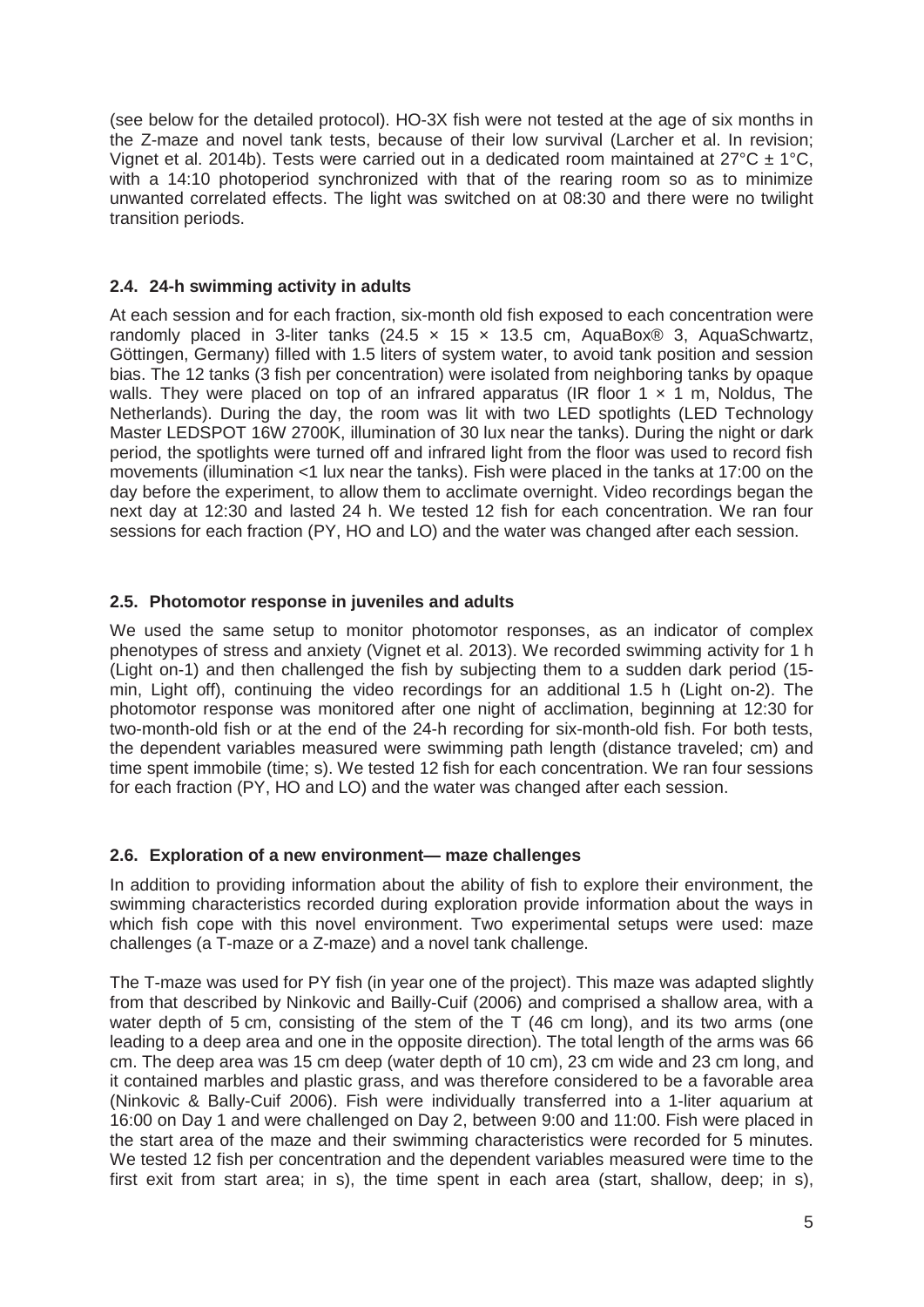individual success or failure to reach the deep area and time to first entry into the deep area (s).

For the HO and LO mixtures, in year two of the project, a Z-maze (70 x 45 x 15 cm) adapted from that described by Chapman et al. (2010) was preferred over the T maze. We decided to use the Z-maze for these experiments because it is more suitable than the T-maze for the evaluation of exploration (Chapman et al. 2010), the T-maze being more appropriate for assessments of learning, which was not the main focus of this experiment. The Z-maze consisted of a refuge zone and four arms (see figure 1 in Chapman et al. 2010). Each arm was divided virtually into four quarters of equal size, referred to as quadrants. The maze thus consisted of 16 quadrants. Fish were individually placed in a 1-liter aquarium at 16:00 on Day 1 and challenged on Day 2, between 9:00 and 11:00. Fish were introduced into the refuge zone (equivalent to 3 quadrants, covered with a black slab and ending in a sliding door). The start area thus consisted of these three covered quadrants and the adjacent one. The next two arms formed the close area (close to the refuge zone) and the last two arms formed the distant area. The fish were left for two minutes in the refuge zone and the door was then opened. Fish activity was recorded in the five minutes following the first excursion of the fish from the refuge zone (detection in the first quadrant of the close area). The variables measured were the time taken to leave the refuge (time to first exit from the refuge zone; in s), the time spent in each area (start, close, distant; s) during the trial and individual success or failure to reach quadrant 16 (the farthest from the refuge zone). We also determined the number of quadrants into which the fish ventured within the maze (16 indicating that the fish reached the end of the maze), as an index of individual tendency to explore (Chapman et al. 2010). We converted these data into proportions for statistical analysis. We tested 12 fish per fraction and per concentration.

#### **2.7. Exploration of a new environment— the novel tank challenge**

The novel tank challenge was performed from 14:00 to 16:00 on the same day as the maze exploration test (which was performed from 9:00-11:00). Between tests, the fish were individually kept in the 1-liter aquarium in the same room. The fish were tested in the same chronological order in both tests. Fish were transferred to a novel tank (trapezoid 1.5-liter tank; Aquatic Habitats, Apopka, FL; size in cm: height 15.2 × width 7.1 x length 27.9 at the top and 22.5 at bottom) and filmed for six minutes from the side. We tested 12 fish per fraction and concentration. For space occupancy analysis, tanks were separated into two areas as previously described (Egan et al. 2009): a "top" area corresponding to one half of the volume and a "bottom" area corresponding to the other half. The dependent variables measured were time spent in each area (top, bottom; in s) per minute, total distance traveled (cm) and time spent immobile (s).

#### **2.8. Data recording and analysis**

For swimming activity, maze exploration and novel tank experiments, videos were recorded with an analog ICD-48E camera (Ikegami) and a 2.7–13.5 mm lens (Fujinon), linked to a PC with an acquisition card and Ethovision XT software (Noldus, The Netherlands). In all experiments, EthoVision XT software was used for track extraction and analysis. Data were acquired by EthoVisionXT at a rate of 25 frames per second, and variables were nested for further analysis, every 30 minutes for the 24-h swimming tests on six-month-old fish and every minute during the photomotor response test (distance traveled in cm and time spent immobile; in s). In photomotor response tests, the distance traveled was also summed over 15-minute periods (Light on-1, Light-off, Light on-2). Nesting was carried out every five minutes (duration of the test) in maze experiments and every one or six minutes in novel tank experiments (distance traveled in cm, time spent in top area in s, and time spent immobile in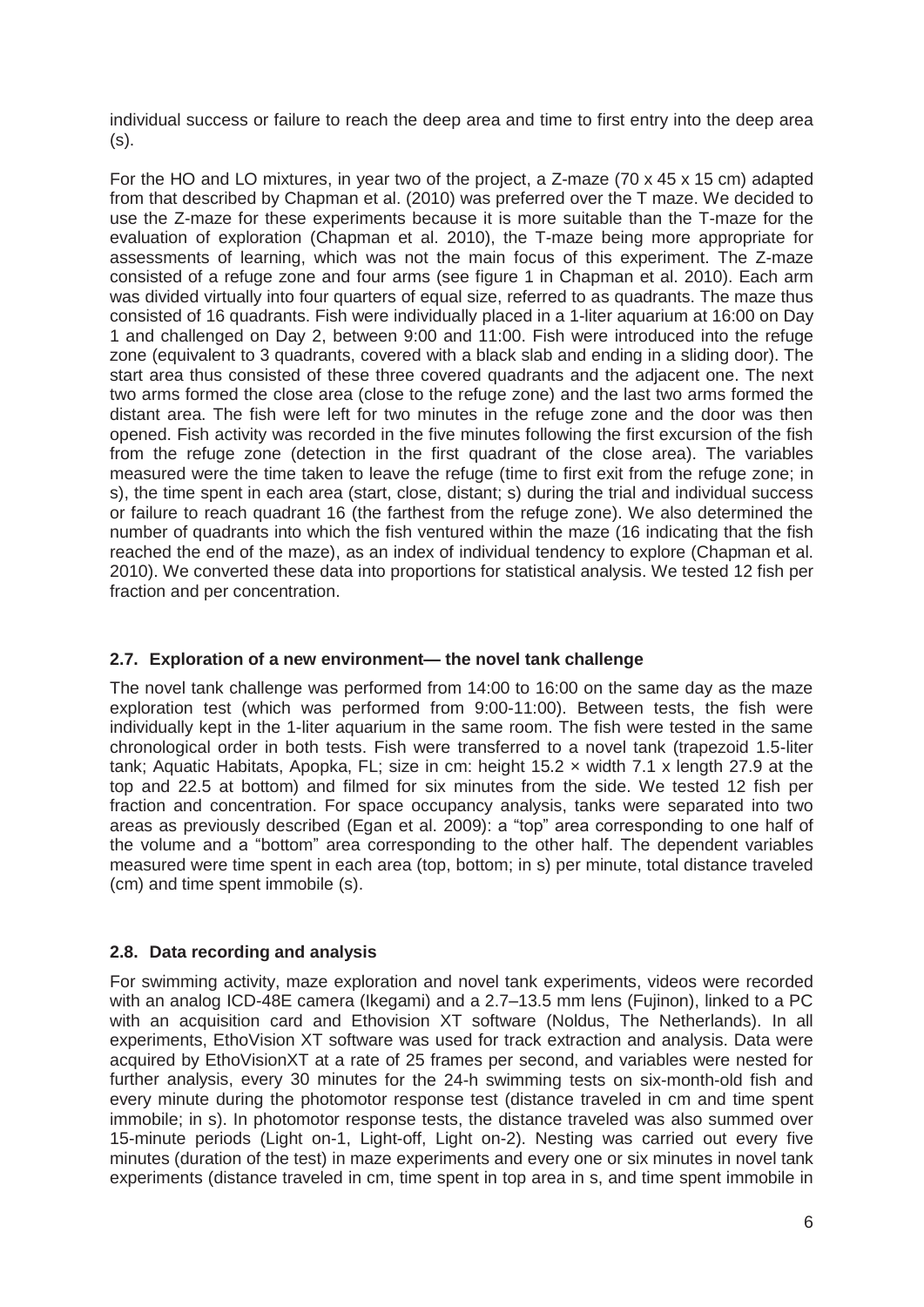s). For assessments of the time spent immobile, we used the mobility detection function of EthoVision XT, which has a lower threshold for separating immobility from mobility, and an upper threshold for separating mobility from highly mobile. The lower threshold was set at 20% for assessments of immobility, indicating that a change of no more than 20% in the pixels of a detected object between two consecutive samples would be considered to indicate immobility (see EthoVision XT Reference Manual).

### **2.9. Statistical analysis**

Statistical analyses were carried out with Statistica 9.0 (Statsoft, Tulsa, OK, USA) software. Generalized linear models (GLM) were applied in each case, for statistical assessment of the effect of PAH concentration on measurements of locomotor activity, photomotor response, the tendency to explore and the anxiety level. For each fraction (PY, HO or LO), we tested concentration (control, 0.3X, 1X and 3X) and period (day *vs.* night in 24-h locomotion; Light on-1, Light-off, Light on-2 during the photomotor response test; min-1 to 6 in the novel tank test) or area (start, shallow and deep in the T-maze; start, close or distant in Z-maze; top in the novel tank test) as fixed factors. Fish and session were treated as random factors in this repeated measures analysis, to overcome the problem of pseudoreplication. Sex was also treated as a fixed factor in analyses of six-month-old fish. Body mass was tested as a covariable, but was never found to have a significant effect. We also analyzed the interaction between concentration and period. Throughout the results section, we report only significant fixed factor or interaction effects. Individual successes or failures to reach the deep area (Tmaze) or quadrant 16 (Z-maze) were compared between concentrations in chi<sup>2</sup> tests followed by two-tailed paired Fisher's exact tests (Control *vs*. each concentration). The proportion of the maze explored was subjected to arcsine transformation before GLM analysis. All statistical tests were carried out at the 5% significance level. Newman-Keuls post hoc tests were carried out in each case. The results are reported in the text and figures as means  $\pm$ SEM.

# **3. Results**

This work is part of a larger program including analyses of the changes in several physiological variables following exposure to the diets described here. Chemical analyses of the fractions, diets and metabolites are presented elsewhere (Vignet et al. 2014b). Briefly, the PY fraction contained a high proportion of heavy PAHs and almost no methylated derivatives. The HO fraction contained moderate levels of heavy PAHs and methylated derivatives. The LO fraction contained low levels of heavy PAHs and a high level of alkylated derivatives. The concentrations of the 16 US-EPA PAHs in 1X diets were PY-1X:  $4505 \pm 1527$ , LO-1X:  $2739 \pm 231$  and HO-1X: 1887  $\pm$  130 ng.g<sup>-1</sup>dw. The total concentration of PAHs (including methylated derivatives) measured in the 1X diets were:  $5816 \pm 1433$ ,  $4663 \pm 360$  and  $6726 \pm 278$  ng.g<sup>-1</sup>dw for PY, HO and LO, respectively. The quantification of hydroxylated metabolites in 15 dpf larvae confirmed that the fish had effectively been exposed, and the results obtained were consistent with diet composition (Vignet et al. 2014b).

#### **3.1. 24-h locomotion in adults**

In six-month-old adults, we assessed 24-h locomotion and compared the distance traveled between the day and night periods (Fig. 1 a-c). No differences were observed between the day and night periods for PY and LO, whereas fish exposed to HO displayed significantly higher levels of activity during the day than during the night (*F*=10.23, *p*<0.001).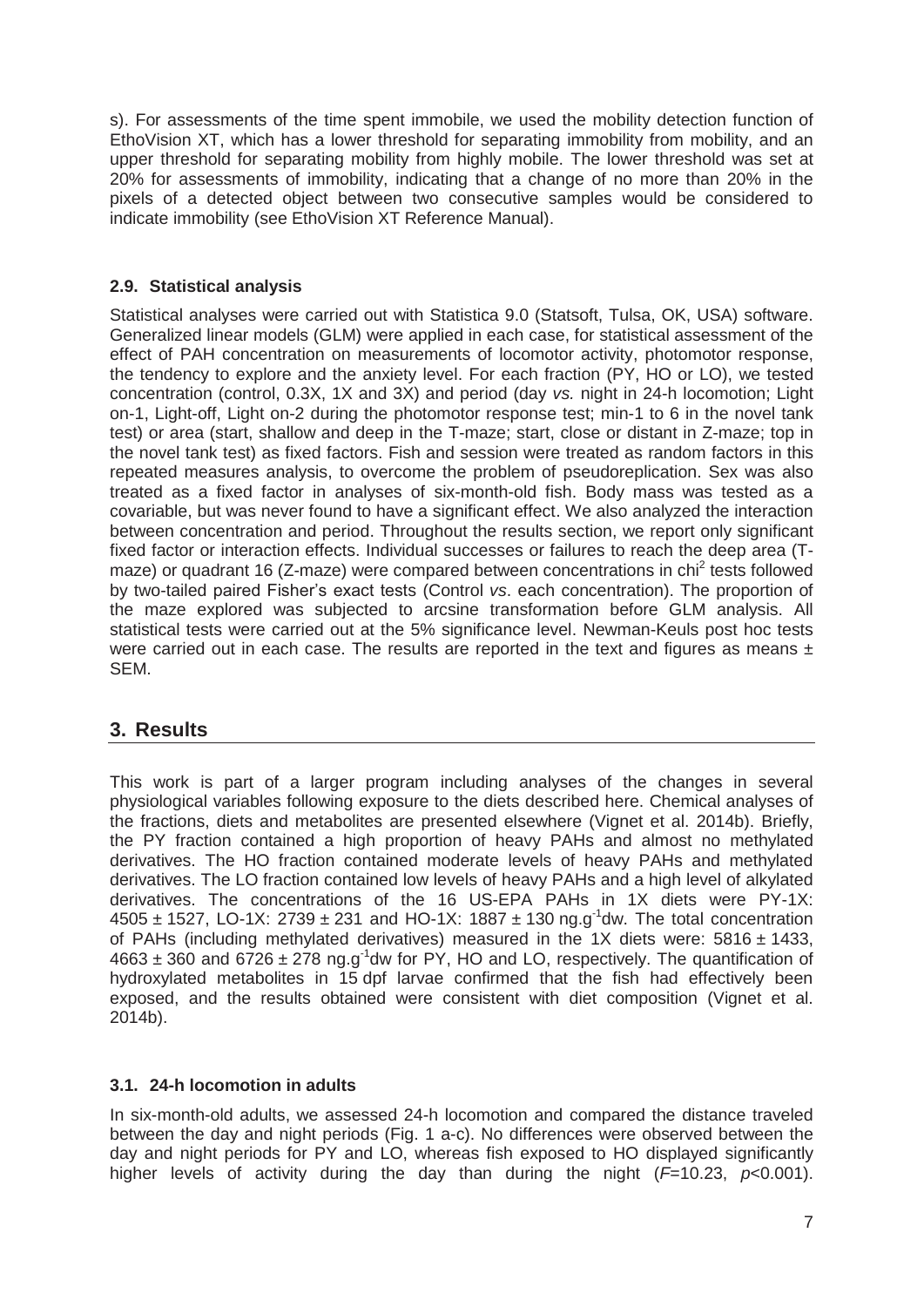Concentration and sex had no significant effect and there was no significant interaction between fixed factors. During both day and night periods, the fish remained immobile for about 50-60% of the total time (Fig. 1 d-f). For fish on PY diets, the time spent immobile was greater during the day than during the night (*F*=44.84; *p*<0.001), but neither concentration nor sex had any significant effect on this variable and no significant interactions were detected. A similar pattern, with longer periods of immobility during the day than during the night, was observed for fish on HO diets (*F*=46.43; *p*<0.001) but, in this case, a difference was also observed between concentrations ( $F=13.24$ ;  $p<0.001$ ) and there was a significant interaction between period and concentration (*F*=3.09; *p*<0.01). Indeed, fish on HO diets spent less time immobile during the day than control fish, for HO-1X and HO-3X (*p*<0.05 and *p*<0.001 respectively), whereas fish on the HO-3X diet spent less time immobile than the control fish during the night (*p*<0.001). Sex had no effect. Fish on LO diets were less immobile during the day than control fish ( $F=119.63$ ;  $p<0.001$ ) and significant differences were observed between concentrations (*F*=5.25; *p*<0.01), but there was no interaction and no effect of sex. In this case, all fish fed LO diets spent a significantly shorter time immobile during the day than the control fish.

#### **3.2. Photomotor response in juveniles and adults**

GLM analyses revealed significant differences in the photomotor response between periods, for two-month-old PY fish (*F*=16.95; *p*<0.001; Fig. 2a) with higher levels of activity during and after the dark challenge. There was a trend for PY-3X juveniles to display a smaller increase in activity during the dark period, but there was no significant difference between concentrations, whatever the period (Fig. 2a, focus graph). In six-month-old fish, similar significant differences between periods (*F*=42.33; *p*<0.001) were observed, but with no effect of concentration or sex (data not shown).

Two-month old fish spent more time immobile before the challenge than after the challenge (Fig. 2b; period effect *F*=64.63, *p*<0.001). A concentration effect (*F*=3.36, *p*<0.05) was observed (PY-1X fish spent more time immobile during Light on-1, *p*<0.05) but no significant interaction was detected. For six-month-old fish, we observed only a similar period effect (*F*=214.82, *p*<0.001, data not shown).

In two-month-old fish exposed to the HO fraction, there were significant differences between periods (*F*=7.26; *p*<0.001; Fig. 2c), with greater locomotion during and after the challenge, but no significant concentration effect or interaction was detected. Similar results were obtained for six-month-old fish (data not shown), with significant differences between periods (*F*=55.94;*p*<0.001) and between concentrations (*F*=3.73; *p*<0.05), and there was a significant interaction between period and concentration ( $F=2.23$ ;  $p<0.05$ ), with H0-3X fish displaying lower levels of locomotor activity during the dark period (*p*<0.001) and the following Light on-2 period (*p*<0.05).

A period effect on the time spent immobile was observed in two-month-old fish (Fig. 2d; *F*=6.40, *p*<0.01), with a small decrease during and after the challenge. There was no concentration effect but a significant interaction between period and concentration was detected (*F*=3.14, *p*<0.001): HO-3X fish spent more time immobile during the period in which the light was switched off ( $p<0.05$ ). For six-month-old fish, a period effect was observed, with the same pattern as for two-month-old fish (*F*=104.04, *p*<0.001, data not shown), together with a concentration effect (*F*=7.36, *p*<0.001) and a significant interaction (*p*<0.001): HO-3X fish spent less time immobile than control fish during the Light on-1 and Light on-2 periods (*p*<0.01). A sex effect (*F*=6.85, *p*<0.01) was also detected, with males spending less time immobile (262.51  $\pm$  28.88 s) than females (322.44  $\pm$  35.19 s). No other significant interaction was detected.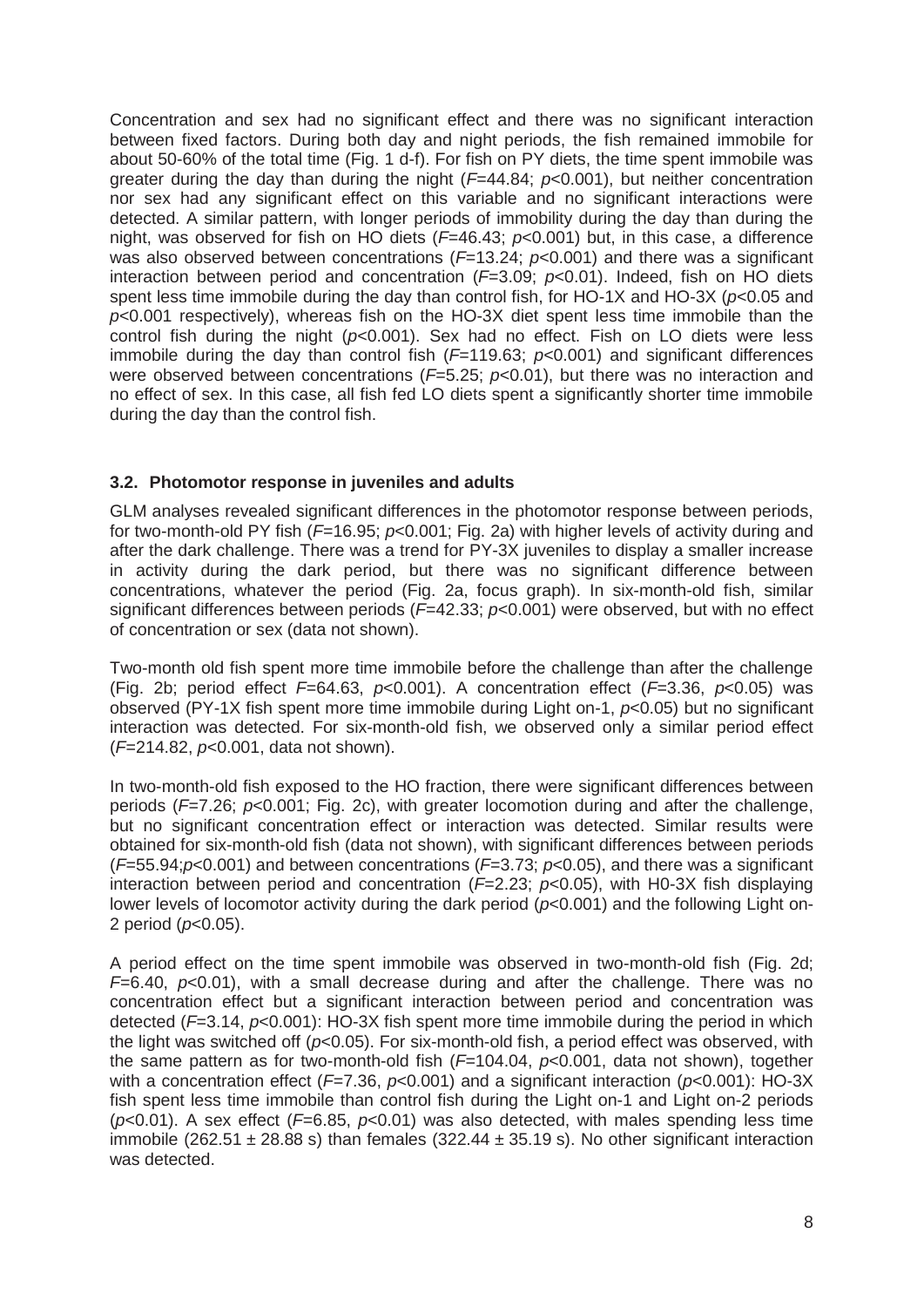The locomotor activity of two-month-old LO-3X fish was lower than that of fish fed other concentrations of LO (concentration effect, *F*=12.68; *p*<0.001) throughout the photomotor response challenge, with no difference in the distance traveled whatever the light period for LO-3X (Fig. 2e). A period effect was seen for other fish (*F*=3.42; *p*<0.05), but there was no significant interaction. Similar responses were observed for six-month-old LO-3X fish, with lower levels of activity (data not shown) and a significant difference between periods (*F*=31.54; *p*<0.001), together with a sex effect (*F*=6.19, *p*<0.05): female fish were less active  $(1611 \pm 98.58 \text{ cm} / 15 \text{ min})$  than male fish  $(1843 \pm 106.95 \text{ cm} / 15 \text{ min})$  with no other significant interactions detected.

Two-month-old fish (Fig. 2f) spent more time immobile before the challenge (period effect *F*=18.10, *p*<0.001) but there was no concentration effect and no significant interaction. Sixmonth-old fish also spent more time immobile before the challenge (period effect *F*=67.85, *p*<0.001, data not shown) and there was a concentration effect for fish of this age (*F*=4.70, *p*<0.01): LO-1X and LO-3X fish spent less time immobile during Light on-2 (*p*<0.001 and *p*<0.05 respectively), but no significant interaction was detected. A sex effect was found  $(F=15.54, p<0.001)$  with males spending less time immobile  $(217.51 \pm 23.85 \text{ s})$  than females  $(276.21 \pm 26.09 \text{ s})$ . No other significant interactions were observed.

#### **3.3. Exploration of a novel environment**

We investigated the exploration of the T-maze (PY diets) and the Z-maze (HO and LO diets) in two- and six-month-old fish (data not shown for the six-month-old fish).

For all three diets, there was a trend towards a dose-dependent increase in the time taken to leave the start area, but a significant difference between concentrations was observed only for fish fed HO diets (*F*=5.27; *p*<0.01) with fish on the HO-3X diet taking almost twice as long to exit the start area for the first time as the other fish fed HO (p<0.01; Fig. 3). A significant sex effect was observed for LO fish (*F*=7.73, *p*<0.01), with males leaving the start area earlier (36.12  $\pm$  38.34 s) than females (58.42  $\pm$  40.23 s). No other significant interactions were measured.

In the T-maze challenge, whatever the concentration, two-month-old fish spent more time in the shallow area than in the other two areas (*F*=21.36; *p*<0.001; Fig. 4a). No other interactions were measured. Similar results were obtained for six-month-old fish (*F*=10.20, *p*<0.001; data not shown).

For fish on the HO diet, differences were observed in the time spent in the various areas (*F*=14.70; *p*<0.001; Fig. 4b) and there was a significant interaction between area and concentration (*F*=2.83; *p*=0.013): a dose-dependent decrease in the time spent in the distant area was observed, with HO-3X fish spending only a quarter the time spent by control fish in this area (*p*<0.05). A significant difference in the time spent in the various areas was observed in six-month old fish (*F*=8.13; *p*<0.001; HO-3X fish not tested) and post hoc tests revealed that this difference was due to less time being spent in the start area. There was no effect of sex and no other interaction.

Two-month-old fish on LO diets spent more time in the close area than control fish (*F*=10.65; *p*<0.001; Fig. 4c) but no difference between concentrations and no interactions were observed. No differences were observed with six-month-old adults.

We evaluated the exploratory tendencies of the tested fish further, by analyzing individual success or failure to reach the deep zone (T-maze) or quadrant 16 (the farthest away from the start area in the Z-maze; Fig. 5a). For two-month-old fish on PY diets, success in reaching the deep zone depended on concentration (chi<sup>2</sup>=8.0,  $p$ <0.05), with 0.3X and 3X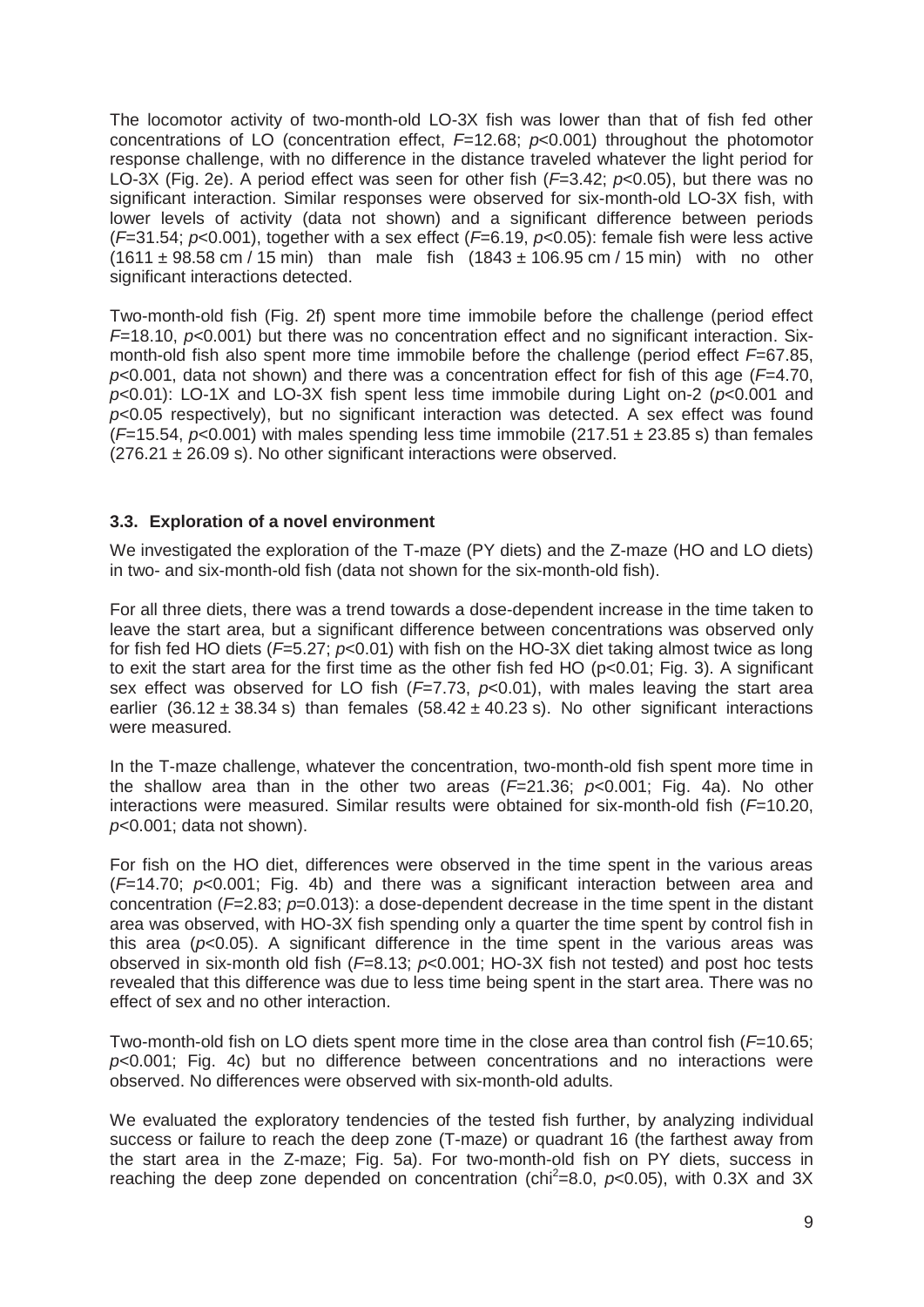diets giving similar results to those obtained for control fish and lower scores obtained for the 1X diet (only half the fish reached the deep area). The success of HO fish in reaching the farthest area of the maze also depended on concentration (chi<sup>2</sup>=16.6,  $p$ <0.001): higher success rates were obtained for control and 0.3X fish than for 1X and 3X fish. Success rates were similar for all fish fed LO diets (6 to 9), regardless of concentration.

For each fraction, we focused our analyses on fish reaching the deep zone or quadrant 16. Whatever the fraction, the time taken by two-month-old fish to reach the deep zone or quadrant 16 was not affected by the exposure, although fish fed PY or HO fish tended to take longer to reach these zones than control fish (Fig. 5b). In six-month-old fish, a significant concentration effect was shown only for HO (*F*=3.75, *p*<0.05): control fish took significantly less time to reach quadrant 16 than fish fed the 0.3X and 1X diets. A sex effect was observed for LO fish (*F*=10.95, *p*<0.01), with males taking half the time to reach quadrant 16  $(77.46 \pm 14.60 \text{ s})$  than females  $(150.55 \pm 17.71 \text{ s})$ . No other interactions were observed.

For the Z-maze, the tendency to explore, analyzed by determining the most distant quadrant reached, decreased significantly with increasing dose in HO fish (*F*=4.50; *p*<0.01, Fig. 5c), with HO-1X fish reaching a significantly lower-numbered quadrant than  $0.3X$  fish ( $p<0.05$ ), with a further halving of the quadrant number reached for HO-3X fish (*p*<0.001). A similar tendency for a decrease in exploratory tendency with increasing dose was observed in sixmonth-old fish ( $F=5.17$ ;  $p<0.05$ ; data not shown). No significant effect was detected for LO fish.

#### **3.4. Novel tank test**

In all cases, regardless of the fraction and concentration considered, the proportion of time spent in the top area increased with time during the six-minute challenge (*p*<0.001; Fig. 6). In two-month-old fish fed PY, the time spent in the top area increased significantly over time (*F*=19.49, *p*<0.001) and concentration effects were observed (*F*=5.15; *p*<0.001; Fig. 6a), with PY-3X fish spending less time in the top area than control fish (*p*<0.05), but no interactions were observed. The distance traveled and the time spent immobile were similar for all concentrations (Fig. 6b-c). In six-month-old fish, the same increase in the time spent in the top area over time was observed (*F*=19.50; *p*<0.001), together with similar differences between concentrations (*F*=3.14; *p*<0.05), with six-month-old PY-1X fish spending less time than control fish in the top area ( $p<0.05$ ). No sex effects or other interactions were detected.

In two-month-old HO fish, significant differences over time ( $F=10.21$ ;  $p<0.001$ ) and between concentrations (*F*=21.93, *p*<0.001) were observed during the six-minute challenge, with HO-1X and HO-3X fish spending less time in the top area than control fish (*p*<0.001, for both concentrations). For six-month-old HO fish, only time was a significant factor (*F*=3.90; *p*<0.01), with fish showing the same pattern as two-month-old fish. The distance traveled was also significantly lower for two-month-old HO-3X fish than for fish on other HO diets (*F*=7.41; *p*<0.001), and these fish tended to spend longer periods of time immobile (*p*=0.078). In tests on six-month-old fish, significant differences were observed only for the time spent in the top area at different times (*F*=3.90; *p*<0.01), with fish displaying the same pattern as two-month-old fish. No effect of sex and no interactions were detected.

In two-month-old LO fish, we observed an effect of time (*F*=7.44, *p*<0.001) and of concentration ( $F=2.88$ ;  $p<0.05$ ), with LO-3X fish spending less time in the top area than control fish. LO-3X also traveled shorter distances than control fish (*F*=4.44, *p*<0.01; posthoc *p*<0.01) and there was no significant difference in time spent immobile between concentrations. In six-month-old fish, we detected effects of time (*F*=12.32, *p*<0.001) and concentration on the time spent in the top area (*F*=2.64; *p*<0.05): contaminated fish spent less time in the top area than control fish. There was also a sex effect (*F*=6.35, *p*<0.05), with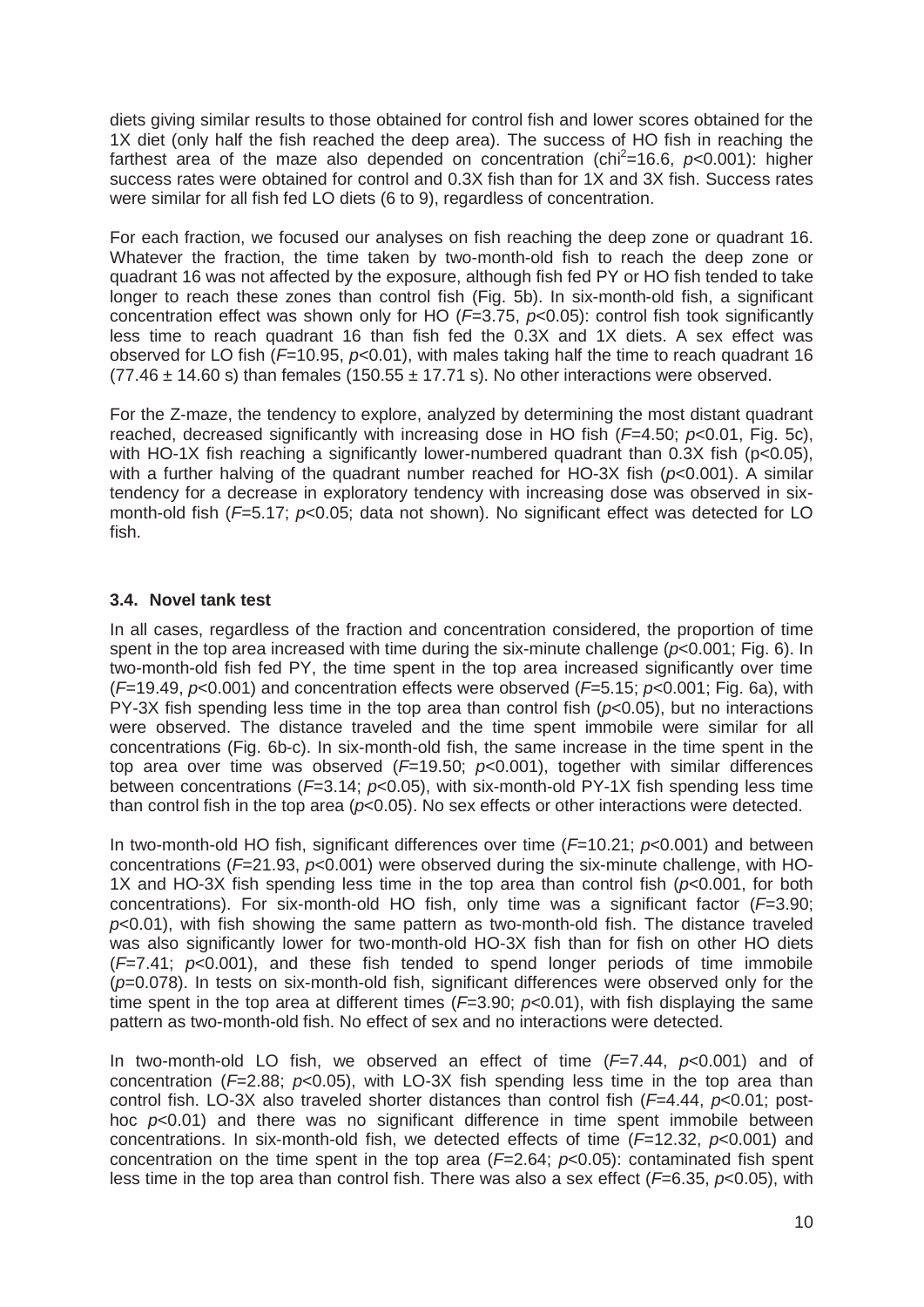males spending more time in the top area (22.71  $\pm$  17.64 s) than females (18.79  $\pm$  16.15 s). No other significant interactions were detected.

# **4. Discussion**

In this study, we exposed fish to three PAH mixtures through diet, beginning at the first meal (5 dpf), and continuously thereafter (Vignet et al. 2014b). This exposure route was chosen because it is a major contamination pathway for fish in natural conditions (Johnson et al. 2007, Varanasi et al. 1993, Yanagida et al. 2012). The three mixtures used were extracted aromatic fractions with different compositions, representatives of different mixtures encountered in the environment. PY was characterized by a high proportion of heavy PAHs and a very low proportion of alkylated PAHs. LO contained a high proportion of alkylated PAHs and a low proportion of heavy PAHs, whereas HO had intermediate proportions of both groups of PAHs. The total concentration of PAHs was in the 4.6-6.7  $\mu$ g.g<sup>-1</sup> dw range for the intermediate 1X concentration. This concentration was close to the targeted concentration of 5 µg.g<sup>-1</sup> dw, reported in copepods and bivalves in chronically contaminated areas (Cailleaud et al. 2007, Jeanneret et al. 2002, Le Goff et al. 2006, Payne et al. 2008), but lower than concentrations occasionally found after accidental pollution incidents, such as the 14.4 ug.g<sup>-1</sup> measured in mussels after the Exxon Valdez oil spill (Payne et al. 2008). The levels of exposure used in this study were, therefore, representative of different situations occurring in the environment. Heavy metals and other organic pollutants (e.g. PCBs) have been shown to modify behavior. Aromatic fractions were prepared with methods excluding the copurification of heavy metals. PCBs are copurified with PAHs, but there are no PCBs in petrogenic fractions. For the PY fraction extracted from Oissel sediment, previous reports have indicated the presence of PCBs at very low concentrations ( $\Sigma$ PCBs = 70 ng.g<sup>-1</sup>and dioxin-like congener CB118 = 8.4 ng.g<sup>-1</sup> (Cachot et al. 2006)). We therefore conclude that the behavioral defects reported here are essentially due to the PAHs present in the different fractions.

Our results for the set of variables studied here indicate that all three fractions caused behavioral disruptions. The pattern of disruption was similar, but there were clear differences between fractions in terms of the severity of the disruptions observed. The HO fraction was the most deleterious, followed by the LO and PY fractions. These results suggest that alkylated PAHs play an important role in triggering behavioral disruption, as the LO fraction (mostly alkylated PAHs) was more toxic than the PY fraction (heavy PAHs). The higher toxicity of the HO fraction than of the other two fractions suggests a possible additive effect of heavy and alkylated PAHs.

Major advances have been made in the identification and characterization of behavioral disruptions in zebrafish larva, juveniles and adults, in terms of basic traits, such as stress or anxiety levels, and more complex traits, such as social interactions and learning abilities (Arthur & Levin 2001, Bailey et al. 2013, Cachat et al. 2010a, Champagne et al. 2010, Egan et al. 2009, Norton & Bally-Cuif 2010, Steenbergen et al. 2011, Stewart et al. 2012). Tests and variables for evaluating the disruption of these traits have also been defined. These tests have also been used to evaluate the effects of exposure to environmental pollutants on fish behavioral responses *per se* or as an integrated indicator of physiopathological disruptions (Baraban et al. 2005, He et al. 2011, Kusch et al. 2008, Levin et al. 2003, Levin et al. 2011, Nakayama et al. 2005, Pean et al. 2013, Saili et al. 2012, Schmidt et al. 2005, Timme-Laragy et al. 2006).

There have been few studies of the consequences of PAH exposure for fish behavior. Most of the studies published to date were performed after brief waterborne exposure to a single PAH or a simple mixture of individual PAHs. In these studies, the variables monitored were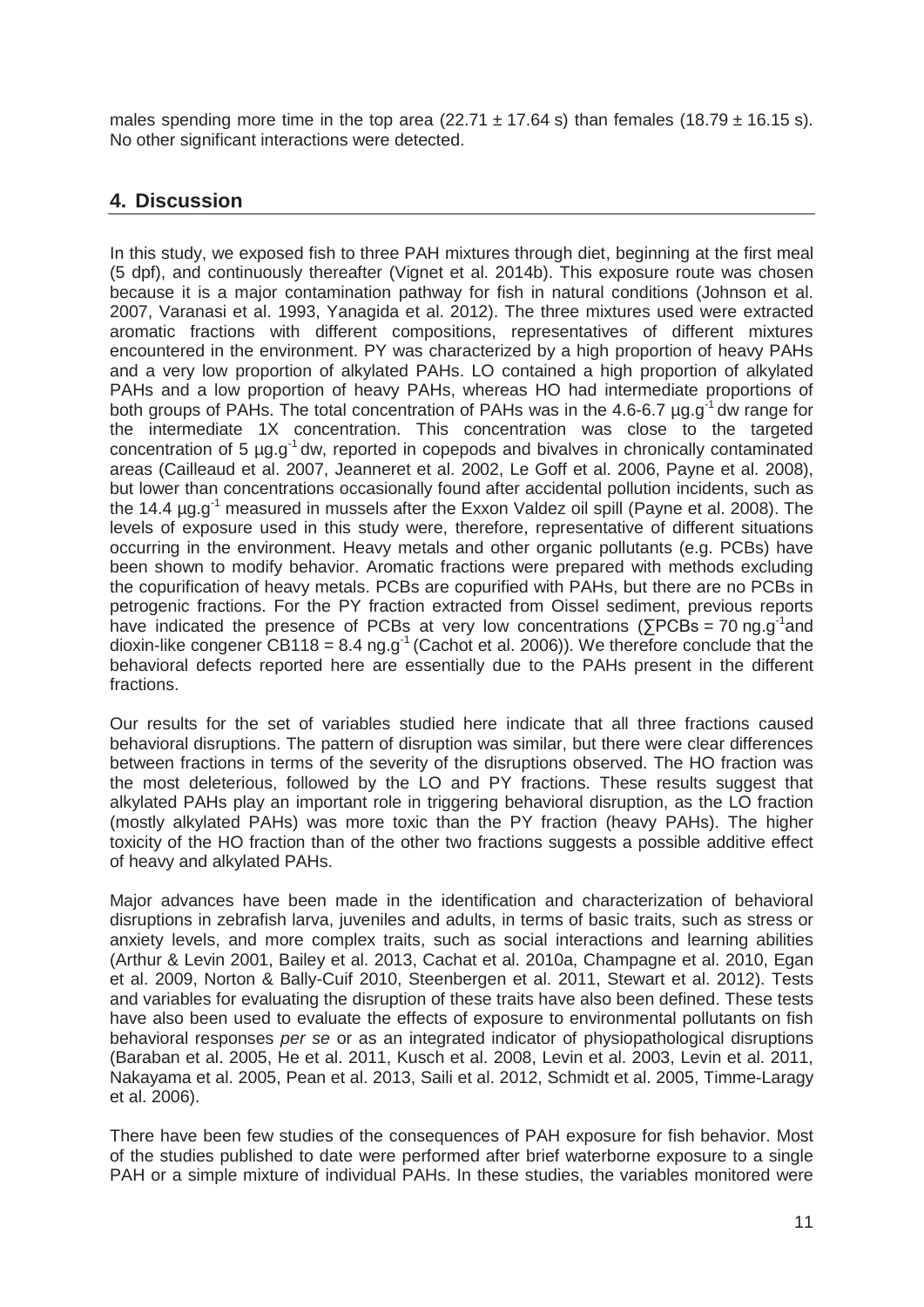swimming ability (Almeida et al. 2012, Gravato & Guilhermino 2009, Oliveira et al. 2012) or behavioral traits evaluated in groups (Correia et al. 2007, Goncalves et al. 2008). Exposure to single compounds has been shown to lead to a decrease in swimming ability, evaluated in a device similar to a swim-tunnel, and the variables considered in these studies were resistance to a counter current flow and/or swimming velocity (Almeida et al. 2012, Gravato & Guilhermino 2009, Oliveira et al. 2012). These effects are of the utmost importance in an ecological context, because the disruption of swimming ability may greatly impair the ability of the fish to find and capture preys or to avoid predators. However, these effects may have a number of causes not related to behavior *per se;* such as an impaired energy budget or respiration. In the studies focusing on behavioral traits, both swimming ability and social interactions were monitored (Correia et al. 2007, Goncalves et al. 2008). In these cases, monitoring was performed on groups of fish and the authors concluded that locomotor activity decreased after exposure to fluorene, pyrene or phenanthrene, or to a mixture of these three PAHs and that social interactions decreased after exposure to phenanthrene (Correia et al. 2007, Goncalves et al. 2008). In these group studies, it is difficult to identify the behavioral disruptions affecting individual fish, due to potential interactions between fish reflecting group structure or hierarchy. Nevertheless, all these articles concluded that exposure led to a decrease in swimming activity, which was presented as a lethargymediated effect of the tested PAHs.

The protocols used here monitored individual behavior, and were chosen for the evaluation of several behavioral traits: circadian spontaneous swimming activity, response to a light challenge, exploration ability and behavioral response to a novel environment. The tests used and the variables extracted could also be used for the evaluation of integrative traits, such as anxiety level. Hence, our results can be analyzed in terms of two groups of broad effects. Firstly, control fish spent more than half the time [57-72%] immobile, during both the day and night periods, whereas the proportion of time spent immobile was significantly lower for HO-3X fish (~20% of the time, during both periods) and for HO-1X and LO-0.3X, LO-1X and LO-3X fish during the day period (< 40% of the time). Thus, the contaminated fish had shorter resting times and therefore, probably, a greater demand for energy. They also traveled a similar distance to control fish, suggesting a more continuous low swimming speed. Alternatively, these fish may have been displaying bouts of high activity due to "erratic" movements, indicative of anxiety (Cachat et al. 2010b, Egan et al. 2009).

This second interpretation would be consistent with the second group of effects observed. Behavioral responses in mazes or the novel tank were characterized by a delay in exit from the refuge zone, lower levels of exploration (in mazes; HO-1X and HO-3X) and less time spent in the top area (in the novel tank; PY-3X, HO-1X, HO-3X and LO-3X). All these findings indicate an increase in anxiety (Cachat et al. 2010b, Egan et al. 2009, Stewart et al. 2010, Stewart et al. 2011). High cortisol concentrations are often considered an indicator of anxiety/stress (Alsop & Vijayan 2008, Cachat et al. 2010b). An increase in cortisol concentration has been observed in trout after exposure to BaP and a prototypic AhR  $a$ gonist,  $\beta$ -naphthoflavone (Gesto et al. 2008, Tintos et al. 2008), and in three-spined stickleback after exposure to produced water (Knag & Taugbol 2013). These findings are consistent with exposure to PAHs triggering anxiety. Further studies, with the inclusion of anxiolytic and anxiogenic drugs with the different fractions and concentrations, together with cortisol determinations in the water, would be useful for testing this hypothesis (Felix et al. 2013).

In addition to these principal findings, we also found that some responses were weaker in adult fish than in juveniles, suggesting that the sensitivity of these tests is greater in juveniles, which should be preferred for such studies. Sex effects were also occasionally observed; suggesting that the sex of the fish tested should also be taken into account whenever possible.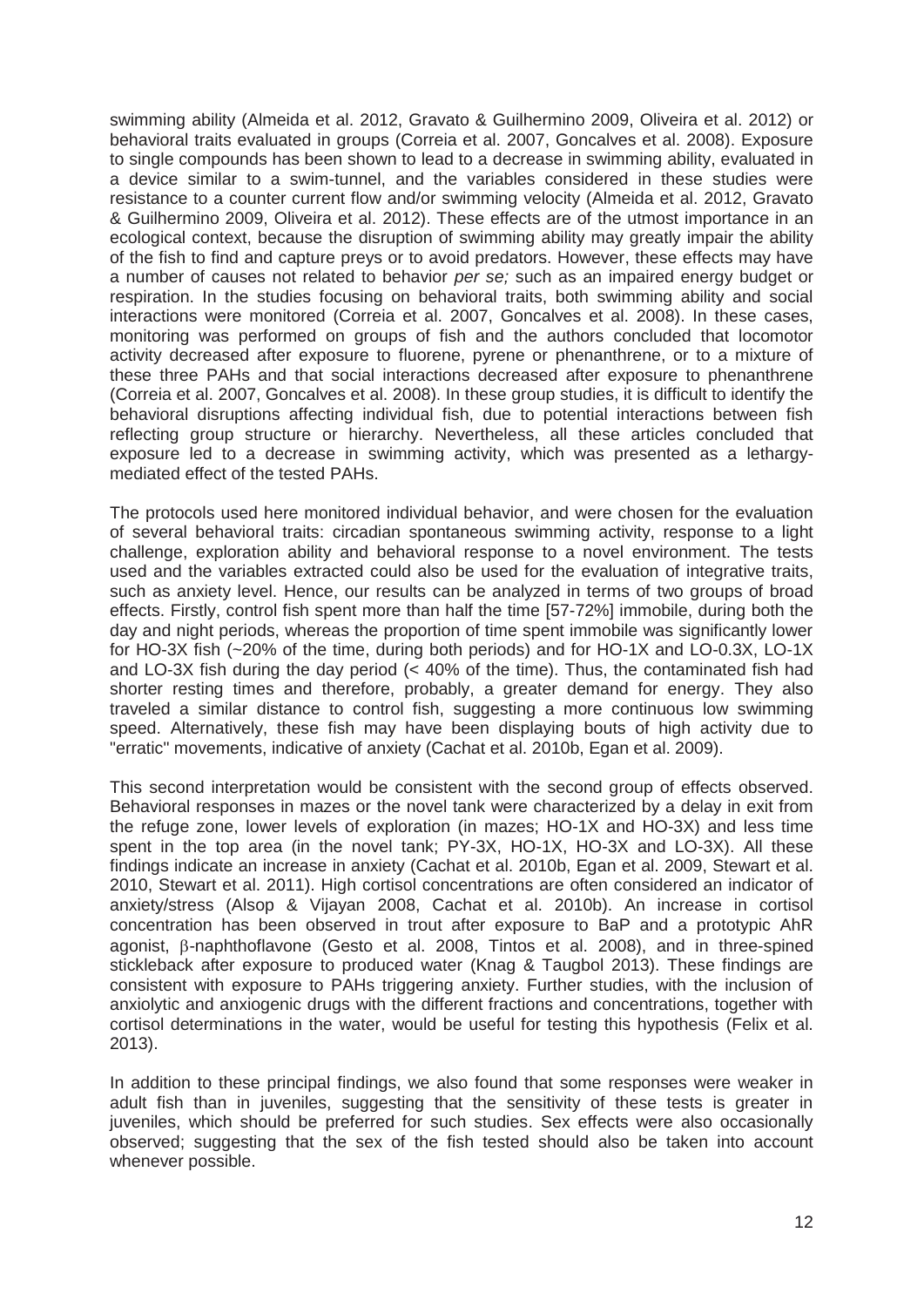A strong induction of tumorigenesis has been reported in fish exposed to all three fractions tested here (Larcher et al. In revision), and some of the behavioral disruptions identified here could be a consequence of this. However, no tumors were found in the nervous system of the fish, ruling out a direct effect of tumors on behavior. It remains possible that a global failure of metabolism due to tumor development hinders the expression of some types of behavior. However, respiratory metabolism was evaluated for both PY- and HO-exposed fish and no effect of exposure was detected (Julie Lucas, personal communication). This suggests that no such mechanism is involved in the onset of behavioral disruptions described here.

In the framework of this project, we obtained several lines of evidence for endocrine disruption, such as a shift in the timing of hormone expression or spawning disruption (unpublished results). Steroid hormones regulate reproductive and non-reproductive behavior and, as a consequence, endocrine disruption modifies individual or social behavior in fish (Belanger et al. 2010, Filby et al. 2012, Oliveira et al. 2009, Saaristo et al. 2010, Salierno & Kane 2009, Soffker et al. 2012, Stacey 2003) and other species (Ottinger et al. 2013, Panzica et al. 2007). It is therefore tempting to suggest that the endocrine disruption activity of the fractions tested contributed to the behavioral modifications described here.

However, the mechanisms underlying these behavioral disruptions remain largely unknown. Monoamines, including serotonin and dopamine, are involved in the control of a wide number of biological processes (see reviews (Hoglund et al. 2005, Øverli et al. 2005)). BaP and  $\beta$ naphthoflavone disrupt dopaminergic and serotonergic systems in the brain of rainbow trout, as revealed by an increase in the turnover of these neurotransmitters (Gesto et al. 2008, Gesto et al. 2009). In addition, as experimental exposure began early in this study (5 dpf), at a time at which neurogenesis was still underway and the nervous system was maturing (Kastenhuber et al. 2010, McGraw et al. 2012, Souza & Tropepe 2011), the phenotypes observed may reflect this early disruption. Similar effects have been demonstrated following the embryonic disruption of monoamine systems (Dennis et al. 2013, Shabanov et al. 2005, Silva et al. 2013) or early exposure to silver or cadmium (Kusch et al. 2008, Powers et al. 2011). Such a delayed effect has also been demonstrated in zebrafish, following the exposure of embryos or larvae to PAH mixtures (Vignet et al. 2014a), in rat, after perinatal exposure (Crépeaux et al. 2012) and after the exposure of Pacific herring embryos to weathered crude oil(Carls et al. 1999).

These results establish parallels between the effects of chronic exposure in fish and the neurobehavioral disruptions observed in humans and rodents after exposure to PAHs (Bouayed et al. 2009, Crépeaux et al. 2012, 2013, Edwards et al. 2010, Jedrychowski et al. 2003, Perera et al. 2012, Saunders et al. 2001, 2003, Tang et al. 2008, Xia et al. 2011). In addition to confirming findings for humans, studies of this kind provide an opportunity to decipher the underlying mechanisms. Finally, this study provides support for the use of behavioral endpoints in the framework of environmental quality assessment.

In conclusion, behavioral disruptions have been observed in zebrafish, after chronic, longterm dietary exposure to PAHs. These disruptions, indicative of an increase of anxiety, may have detrimental consequences in terms of the performance of the exposed fish, their ability to survive and to explore their environment and, hence, their ability to contribute to next generation. Furthermore, the severity of the disruption depended on the mixture used, with the HO and LO fractions having a more severe effect than PY. More behavioral analyses, associated with molecular research, are required to identify the mechanisms underlying the observed disruption and the particular toxicity of alkylated PAHs.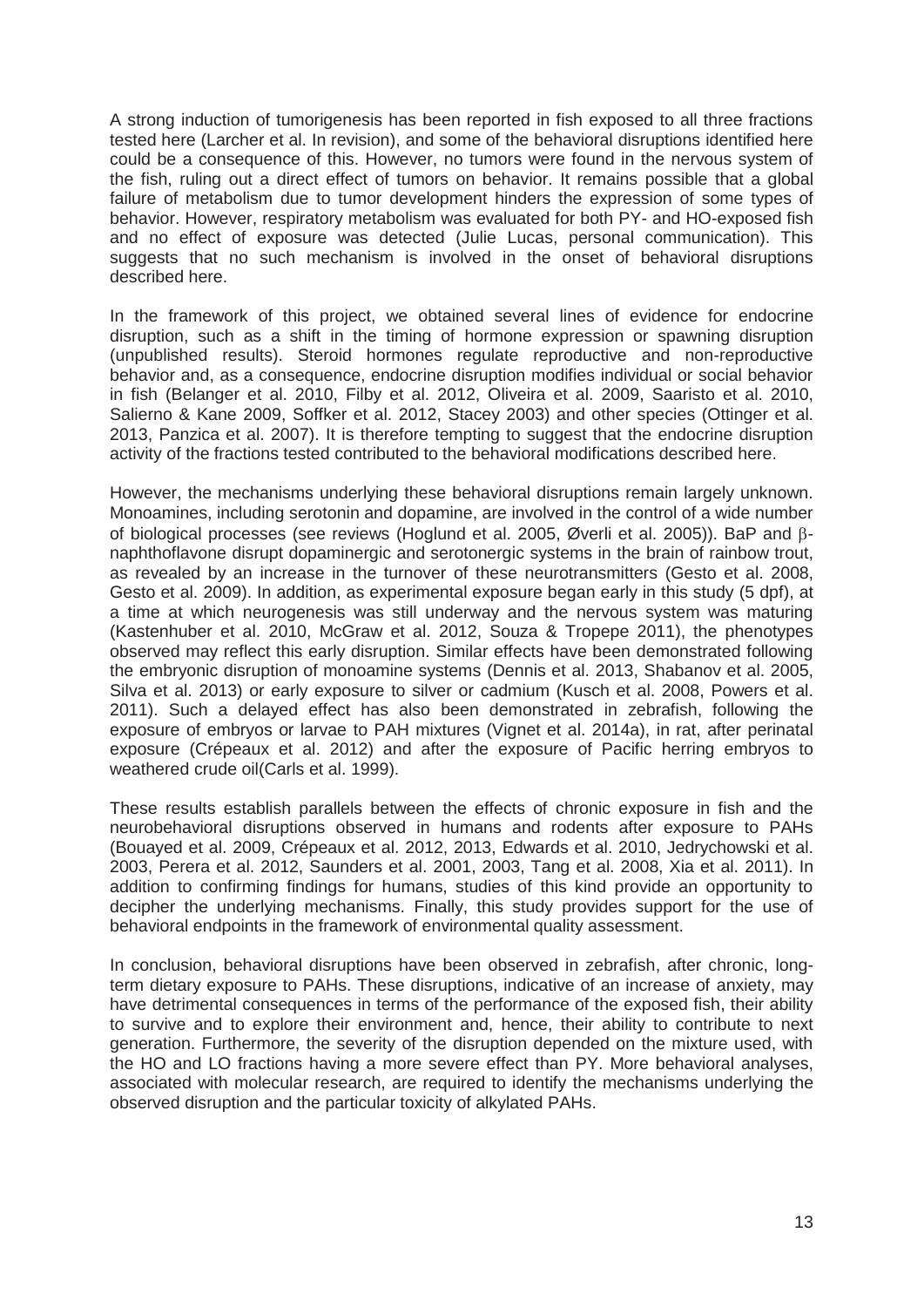# **Acknowledgements**

We thank Manon Goubeau for helping to carry out the experiments. This study received funding from the ANR project ConPhyPoP (CES 09\_002) and CPER A2E. This second project is jointly funded by the European Union and the European Fund for Regional Development. A PhD grant was provided by the *Région Poitou-Charentes* and *l'Institut Français de Recherche pour l'Exploitation de la Mer* (C.V.). This work was part of the LABEX COTE cluster of excellence "Continental to coastal ecosystems".

# **5. References**

- Ali S, Champagne DL, Alia A, Richardson MK (2011a): Large-scale analysis of acute ethanol exposure in zebrafish development: a critical time window and resilience. PLoS One 6, e20037
- Ali S, Champagne DL, Spaink HP, Richardson MK (2011b): Zebrafish embryos and larvae: a new generation of disease models and drug screens. Birth Defects Res C Embryo Today 93, 115-33
- Almeida JR, Gravato C, Guilhermino L (2012): Challenges in assessing the toxic effects of polycyclic aromatic hydrocarbons to marine organisms: a case study on the acute toxicity of pyrene to the European seabass (*Dicentrarchus labrax* L.). Chemosphere 86, 926-937
- Alsop D, Vijayan MM (2008): Development of the corticosteroid stress axis and receptor expression in zebrafish. Am J Physiol Regul Integr Comp Physiol 294, R711-9
- Arthur D, Levin E (2001): Spatial and non-spatial visual discrimination learning in zebrafish (*Danio rerio*). Animal Cognition 4, 125-131
- Bailey J, Oliveri A, Levin ED (2013): Zebrafish model systems for developmental neurobehavioral toxicology. Birth Defects Research Part C: Embryo Today: Reviews 99, 14-23
- Baraban SC, Taylor MR, Castro PA, Baier H (2005): Pentylenetetrazole induced changes in zebrafish behavior, neural activity and c-fos expression. Neuroscience 131, 759-768
- Baumard P, Budzinski H, Garrigues P, Sorbe JC, Burgeot T, Bellocq J (1998): Concentrations of PAHs (polycyclic aromatic hydrocarbons) in various marine organisms in relation to those in sediments and to trophic level. Marine Pollution Bulletin 36, 951-960
- Belanger RM, Pachkowski MD, Stacey NE (2010): Methyltestosterone-induced changes in electro-olfactogram responses and courtship behaviors of cyprinids. Chemical senses 35, 65-74
- Benlahcen KT, Chaoui A, Budzinski H, Bellocq J, Garrigues P (1997): Distribution and sources of polycyclic aromatic hydrocarbons in some Mediterranean coastal sediments. Marine Pollution Bulletin 34, 298-305
- Bouayed J, Desor F, Soulimani R (2009): Subacute oral exposure to benzo[alpha]pyrene (B[alpha]P) increases aggressiveness and affects consummatory aspects of sexual behaviour in male mice. J Hazard Mater 169, 581-5
- Budzinski H, Jones I, Bellocq J, Piérard C, Garrigues P (1997): Evaluation of sediment contamination by polycyclic aromatic hydrocarbons in the Gironde estuary. Marine Chemistry 58, 85-97
- Cachat J et al. (2010a): Modeling withdrawal syndrome in zebrafish. Behav Brain Res 208, 371-6
- Cachat J et al. (2010b): Measuring behavioral and endocrine responses to novelty stress in adult zebrafish. Nat Protoc 5, 1786-99
- Cachot J, Geffard O, Augagneur S, Lacroix S, Le Menach K, Peluhet L, Couteau J, Denier X, Devier MH, Pottier D, Budzinski H (2006): Evidence of genotoxicity related to high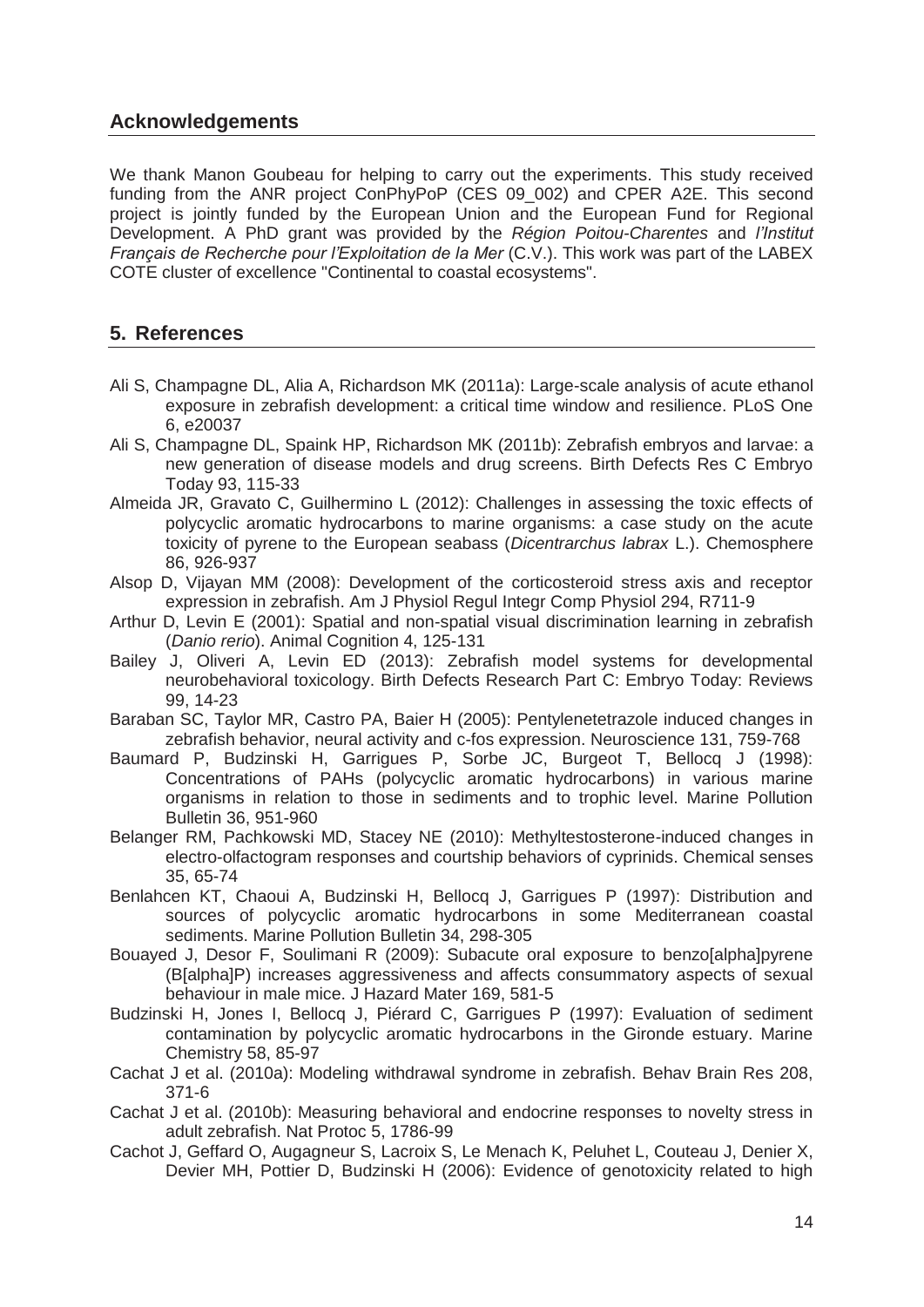PAH content of sediments in the upper part of the Seine estuary (Normandy, France). Aquatic Toxicology 79, 257-267

- Cailleaud K, Forget-Leray J, Souissi S, Hilde D, LeMenach K, Budzinski H (2007): Seasonal variations of hydrophobic organic contaminant concentrations in the water-column of the Seine Estuary and their transfer to a planktonic species *Eurytemora affinis*  (*Calanoida*, *copepoda*). Part 1: PCBs and PAHs. Chemosphere 70, 270-280
- Carls MG, Rice SD, Hose JE (1999): Sensitivity of fish embryos to weathered crude oil: Part I. Low-level exposure during incubation causes malformations, genetic damage, and mortality in larval pacific herring (*Clupea pallasi*). Environmental Toxicology and Chemistry 18, 481-493
- Champagne DL, Hoefnagels CC, de Kloet RE, Richardson MK (2010): Translating rodent behavioral repertoire to zebrafish (*Danio rerio*): relevance for stress research. Behav Brain Res 214, 332-42
- Chapman BB, Morrell LJ, Krause J (2010): Unpredictability in food supply during early life influences boldness in fish. Behavioral Ecology 21, 501-506
- Correia AD, Gonçalves R, Scholze M, Ferreira M, Henriques MA-R (2007): Biochemical and behavioral responses in gilthead seabream (*Sparus aurata*) to phenanthrene. Journal of Experimental Marine Biology and Ecology 347, 109-122
- Crépeaux G, Bouillaud-Kremarik P, Sikhayeva N, Rychen G, Soulimani R, Schroeder H (2012): Late effects of a perinatal exposure to a 16 PAH mixture: Increase of anxietyrelated behaviours and decrease of regional brain metabolism in adult male rats. Toxicology Letters 211, 105-113
- Crépeaux G, Bouillaud-Kremarik P, Sikhayeva N, Rychen G, Soulimani R, Schroeder H (2013): Exclusive prenatal exposure to a 16 PAH mixture does not impact anxietyrelated behaviours and regional brain metabolism in adult male rats: A role for the period of exposure in the modulation of PAH neurotoxicity. Toxicology Letters 221, 40-46
- Creton R (2009): Automated analysis of behavior in zebrafish larvae. Behavioural Brain Research 203, 127-136
- Dennis RL, Fahey AG, Cheng HW (2013): Alterations to embryonic serotonin change aggression and fearfulness. Aggressive behavior 39, 91-98
- Edwards SC, Jedrychowski W, Butscher M, Camann D, Kieltyka A, Mroz E, Flak E, Li Z, Wang S, Rauh V, Perera F (2010): Prenatal exposure to airborne polycyclic aromatic hydrocarbons and children's intelligence at 5 years of age in a prospective cohort study in Poland. Environ Health Perspect 118, 1326-31
- Egan RJ, Bergner CL, Hart PC, Cachat JM, Canavello PR, Elegante MF, Elkhayat SI, Bartels BK, Tien AK, Tien DH, Mohnot S, Beeson E, Glasgow E, Amri H, Zukowska Z, Kalueff AV (2009): Understanding behavioral and physiological phenotypes of stress and anxiety in zebrafish. Behav Brain Res 205, 38-44
- Eisler R (1987): Polycylic Aromatic Hydrocarbons Hazards to Fish, Wildlife, and Invertebrates: A Synoptic Review. U.S. Fish and Wildlife Service, Washington, DC. Biological Report 85, 1-11
- Felix AS, Faustino AI, Cabral EM, Oliveira RF (2013): Noninvasive measurement of steroid hormones in zebrafish holding-water. Zebrafish 10, 110-5
- Filby AL, Paull GC, Searle F, Ortiz-Zarragoitia M, Tyler CR (2012): Environmental estrogeninduced alterations of male aggression and dominance hierarchies in fish: a mechanistic analysis. Environ Sci Technol 46, 3472-9
- Gerlai R, Lahav M, Guo S, Rosenthal A (2000): Drinks like a fish: zebra fish (*Danio rerio*) as a behavior genetic model to study alcohol effects. Pharmacology Biochemistry and Behavior 67, 773-782
- Gesto M, Soengas JL, Miguez JM (2008): Acute and prolonged stress responses of brain monoaminergic activity and plasma cortisol levels in rainbow trout are modified by PAHs (naphthalene, beta-naphthoflavone and benzo(a)pyrene) treatment. Aquatic Toxicology 86, 341-351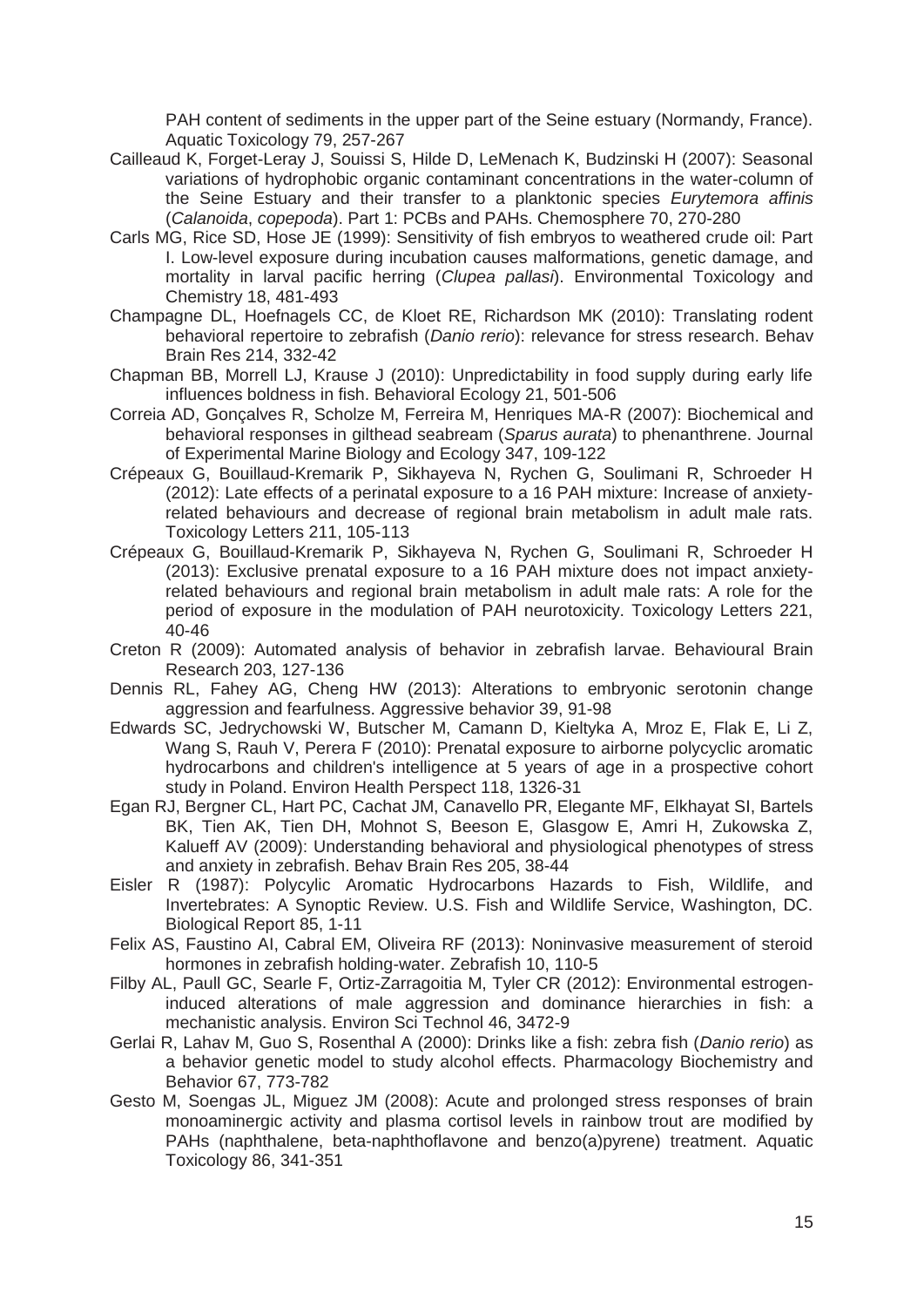- Gesto M, Tintos A, Soengas JL, Miguez JM (2009): beta-Naphthoflavone and benzo(a)pyrene alter dopaminergic, noradrenergic, and serotonergic systems in brain and pituitary of rainbow trout (*Oncorhynchus mykiss*). Ecotoxicology and Environmental Safety 72, 191-198
- Goncalves R, Scholze M, Ferreira AM, Martins M, Correia AD (2008): The joint effect of polycyclic aromatic hydrocarbons on fish behavior. Environmental Research 108, 205-213
- Gravato C, Guilhermino L (2009): Effects of Benzo(a)pyrene on Seabass (*Dicentrarchus labrax L.*): Biomarkers, Growth and Behavior. Human and Ecological Risk Assessment: An International Journal 15, 121-137
- He J, Yang D, Wang C, Liu W, Liao J, Xu T, Bai C, Chen J, Lin K, Huang C, Dong Q (2011): Chronic zebrafish low dose decabrominated diphenyl ether (BDE-209) exposure affected parental gonad development and locomotion in F1 offspring. Ecotoxicology 20, 1813-22
- Hinton DE, Kullman SW, Hardman RC, Volz DC, Chen P-J, Carney M, Bencic DC (2005): Resolving mechanisms of toxicity while pursuing ecotoxicological relevance? Marine Pollution Bulletin 51, 635-648
- Hoglund E, Weltzien FA, Schjolden J, Winberg S, Ursin H, Doving KB (2005): Avoidance behavior and brain monoamines in fish. Brain Research 1032, 104-110
- Jeanneret H, Chantereau S, Belliaeff B, Ratiskol G, Allenou J-P, Piclet G (2002): Suivi sanitaire et environnemental des conséquences de la marée noire de l'Erika. In: Cedre (Hrsg.), Colloque SAFERSEAS: les leçons techniques de l'Erika et des autres accidents, Brest
- Jedrychowski W, Whyatt RM, Camann DE, Bawle UV, Peki K, Spengler JD, Dumyahn TS, Penar A, Perera FF (2003): Effect of prenatal PAH exposure on birth outcomes and neurocognitive development in a cohort of newborns in Poland. Study design and preliminary ambient data. Int J Occup Med Environ Health 16, 21-9
- Johnson LL, Ylitalo GM, Arkoosh MR, Kagley AN, Stafford C, Bolton JL, Buzitis J, Anulacion BF, Collier TK (2007): Contaminant exposure in outmigrant juvenile salmon from Pacific Northwest estuaries of the United States. Environmental Monitoring and Assessment 124, 167-194
- Kastenhuber E, Kratochwil CF, Ryu S, Schweitzer J, Driever W (2010): Genetic dissection of dopaminergic and noradrenergic contributions to catecholaminergic tracts in early larval zebrafish. J Comp Neurol 518, 439-58
- Knag AC, Taugbol A (2013): Acute exposure to offshore produced water has an effect on stress- and secondary stress responses in three-spined stickleback *Gasterosteus aculeatus*. Comp Biochem Physiol C Toxicol Pharmacol 158, 173-80
- Kusch RC, Krone PH, Chivers DP (2008): Chronic exposure to low concentrations of waterborne cadmium during embryonic and larval development results in the longterm hindrance of antipredator behavior in zebrafish. Environ Toxicol Chem 27, 705- 10
- Larcher T, Perrichon P, Vignet C, Ledevin M, Le Menach K, Lyphout L, Landi L, Clerandeau C, Lebihanic F, Ménard D, Burgeot T, Budzinski H, Akcha F, Cachot J, Cousin X (In revision): Carcinogenic but no genotoxic effects detected following chronic trophic exposure of zebrafish to 3 fractions of Polycyclic Aromatic Hydrocarbons (PAHs).
- Latimer JS, Zheng J (2003): The Sources, Transport, and Fate of PAHs in the Marine Environment, PAHs: An Ecotoxicological Perspective. John Wiley & Sons, Ltd, pp. 7- 33
- Lawrence C (2007): The husbandry of zebrafish (*Danio rerio*): A review. Aquaculture 269, 1-  $20$
- Le Goff J, Gallois J, Pelhuet L, Devier MH, Budzinski H, Pottier D, André V, Cachot J (2006): DNA adduct measurements in zebra mussels, *Dreissena polymorpha*, Pallas: Potential use for genotoxicant biomonitoring of fresh water ecosystems. Aquatic Toxicology 79, 55-64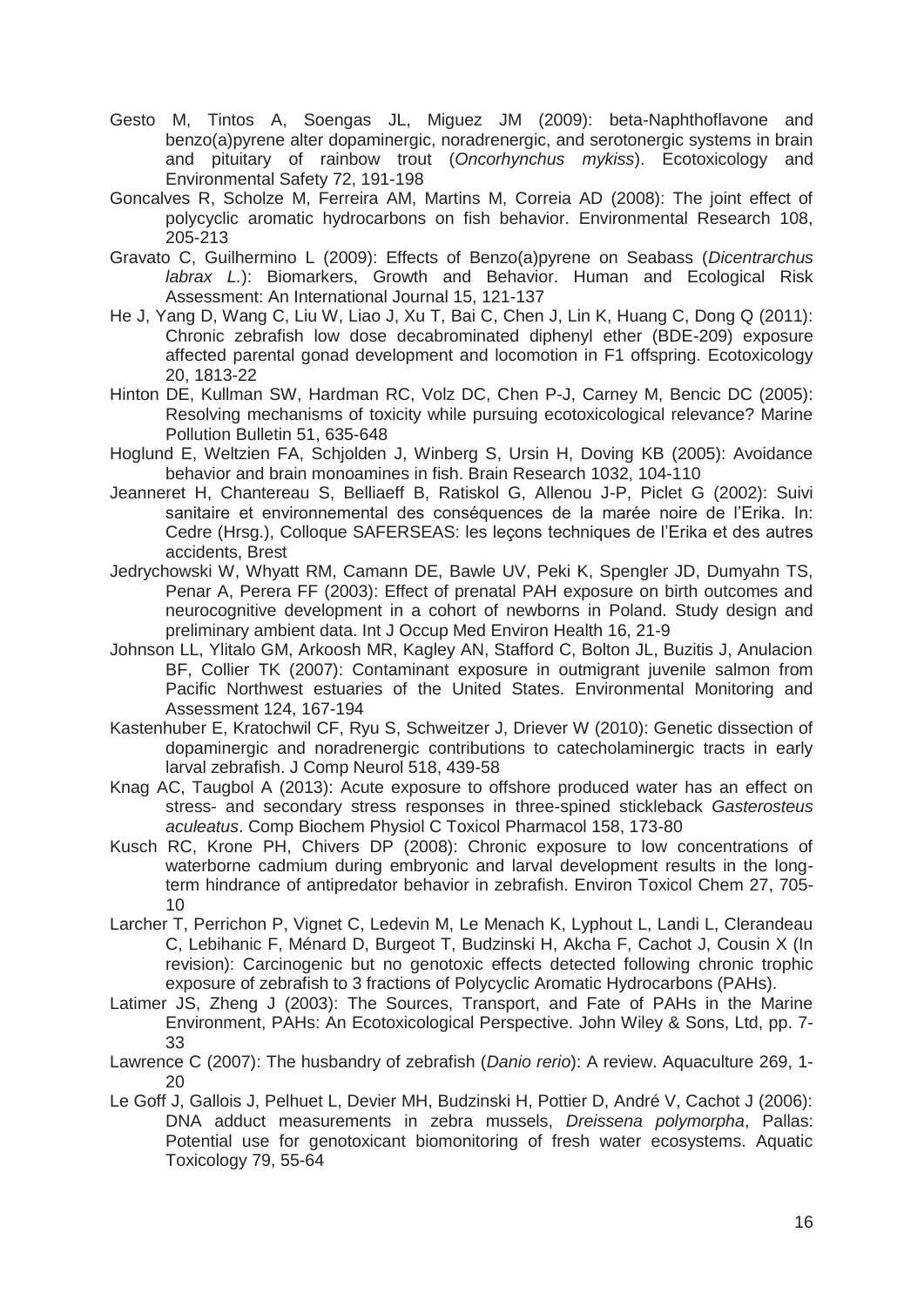- Levin ED, Chrysanthis E, Yacisin K, Linney E (2003): Chlorpyrifos exposure of developing zebrafish: effects on survival and long-term effects on response latency and spatial discrimination. Neurotoxicol Teratol 25, 51-7
- Levin ED, Sledge D, Roach S, Petro A, Donerly S, Linney E (2011): Persistent behavioral impairment caused by embryonic methylphenidate exposure in zebrafish. Neurotoxicology and Teratology 33, 668-673
- MacPhail RC, Brooks J, Hunter DL, Padnos B, Irons TD, Padilla S (2009): Locomotion in larval zebrafish: Influence of time of day, lighting and ethanol. NeuroToxicology 30, 52-58
- Maximino C, de Brito TM, da Silva Batista AW, Herculano AM, Morato S, Gouveia A, Jr. (2010): Measuring anxiety in zebrafish: a critical review. Behav Brain Res 214, 157- 71
- McGraw HF, Snelson CD, Prendergast A, Suli A, Raible DW (2012): Postembryonic neuronal addition in zebrafish dorsal root ganglia is regulated by Notch signaling. Neural development 7, 23
- Nakayama K, Oshima Y, Hiramatsu K, Shimasaki Y, Honjo T (2005): Effects of Polychlorinated Biphenyls on the schooling behavior of japanese medaka (*Oryzias latipes*). Environmental Toxicology and Chemistry 24, 2588-2593
- Neff JM (1979): Polycyclic aromatic hydrocarbons in the aquatic environment sources, fates, and biological effects. Applied Science Publishers, London
- Ninkovic J, Bally-Cuif L (2006): The zebrafish as a model system for assessing the reinforcing properties of drugs of abuse. Methods 39, 262-274
- Norton W, Bally-Cuif L (2010): Adult zebrafish as a model organism for behavioural genetics. BMC Neuroscience 11, 90
- Oliveira M, Gravato C, Guilhermino L (2012): Acute toxic effects of pyrene on *Pomatoschistus microps* (*Teleostei, Gobiidae*): Mortality, biomarkers and swimming performance. Ecological Indicators 19, 206-214
- Oliveira RF, Silva A, Canario AV (2009): Why do winners keep winning? Androgen mediation of winner but not loser effects in cichlid fish. Proceedings. Biological sciences / The Royal Society 276, 2249-56
- Ottinger MA, Carro T, Bohannon M, Baltos Lf, Marcell AM, McKernan M, Dean KM, Lavoie E, Abdelnabi M (2013): Assessing effects of environmental chemicals on neuroendocrine systems: potential mechanisms and functional outcomes. Gen Comp Endocrinol 190, 194-202
- Overli O, Winberg S, Pottinger TG (2005): Behavioral and Neuroendocrine Correlates of Selection for Stress Responsiveness in Rainbow Trout--a Review. Integrative and comparative biology 45, 463-74
- Panzica GC, Viglietti-Panzica C, Mura E, Quinn MJ, Jr., Lavoie E, Palanza P, Ottinger MA (2007): Effects of xenoestrogens on the differentiation of behaviorally-relevant neural circuits. Front Neuroendocrinol 28, 179-200
- Payne JR, Driskell WB, Short JW, Larsen ML (2008): Long term monitoring for oil in the Exxon Valdez spill region. Mar Pollut Bull 56, 2067-81
- Péan S, Daouk T, Vignet C, Lyphout L, Leguay D, Loizeau V, Begout ML, Cousin X (2013): Long-term dietary-exposure to non-coplanar PCBs induces behavioral disruptions in adult zebrafish and their offspring. Neurotoxicol Teratol 39, 45-56
- Perera FP, Tang D, Wang S, Vishnevetsky J, Zhang B, Diaz D, Camann D, Rauh V (2012): Prenatal polycyclic aromatic hydrocarbon (PAH) exposure and child behavior at age 6-7 years. Environ Health Perspect 120, 921-6
- Powers CM, Levin ED, Seidler FJ, Slotkin TA (2011): Silver exposure in developing zebrafish produces persistent synaptic and behavioral changes. Neurotoxicology and Teratology 33, 329-332
- Saaristo M, Craft JA, Lehtonen KK, Lindstrom K (2010): Exposure to 17alpha-ethinyl estradiol impairs courtship and aggressive behaviour of male sand gobies (Pomatoschistus minutus). Chemosphere 79, 541-6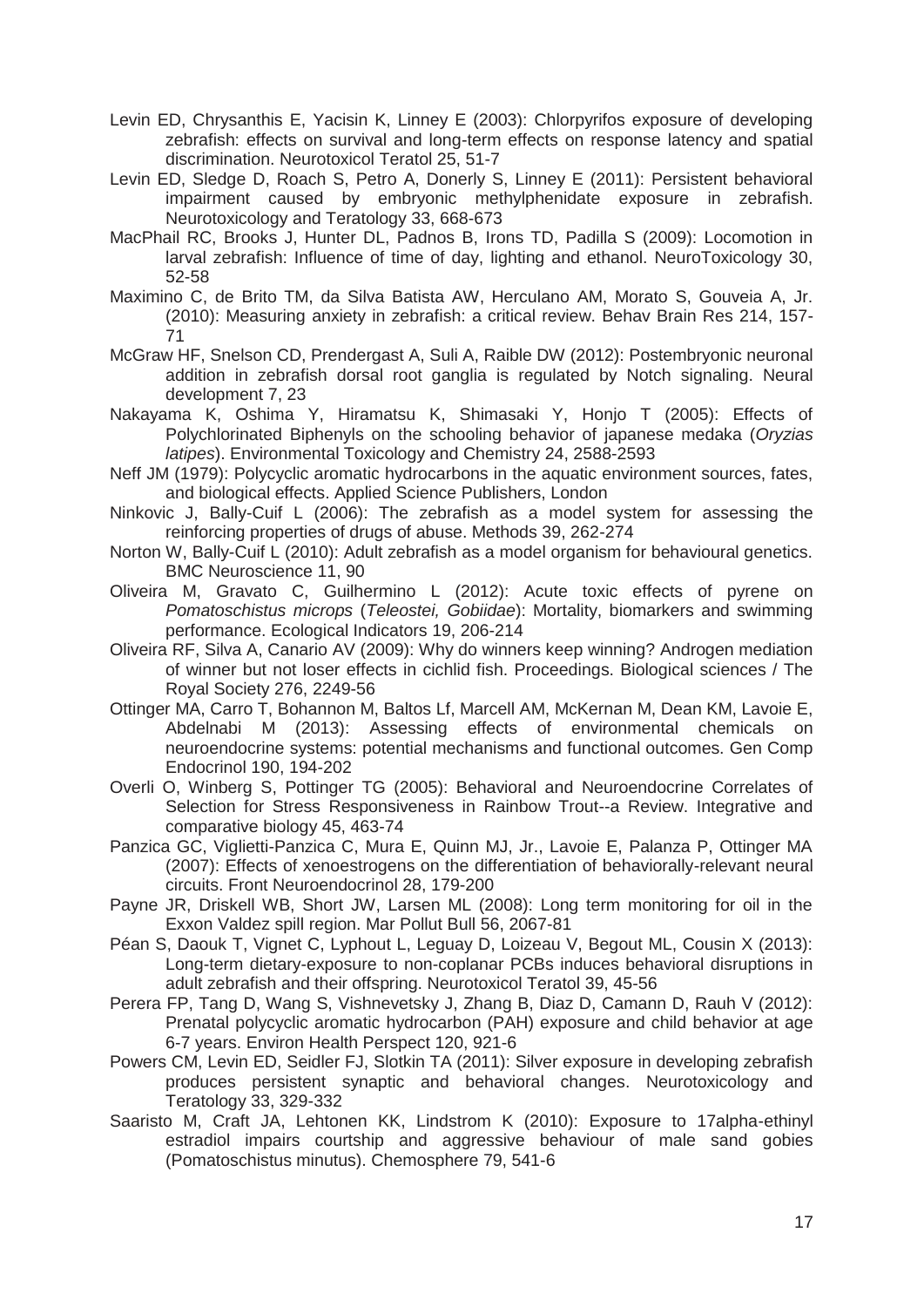- Saili KS, Corvi MM, Weber DN, Patel AU, Das SR, Przybyla J, Anderson KA, Tanguay RL (2012): Neurodevelopmental low-dose bisphenol A exposure leads to early life-stage hyperactivity and learning deficits in adult zebrafish. Toxicology 291, 83-92
- Salierno JD, Kane AS (2009): 17alpha-ethinylestradiol alters reproductive behaviors, circulating hormones, and sexual morphology in male fathead minnows (Pimephales promelas). Environ Toxicol Chem 28, 953-61
- Saunders CR, Shockley DC, Knuckles ME (2001): Behavioral effects induced by acute exposure to benzo(a)pyrene in F-344 rats. Neurotoxicity research 3, 557-79
- Saunders CR, Shockley DC, Knuckles ME (2003): Fluoranthene-induced neurobehavioral toxicity in F-344 rats. International journal of toxicology 22, 263-76
- Schmidt K, Staaks GB, Pflugmacher S, Steinberg CE (2005): Impact of PCB mixture (Aroclor 1254) and TBT and a mixture of both on swimming behavior, body growth and enzymatic biotransformation activities (GST) of young carp (*Cyprinus carpio*). Aquat Toxicol 71, 49-59
- Scott GR, Sloman KA (2004): The effects of environmental pollutants on complex fish behaviour: integrating behavioural and physiological indicators of toxicity. Aquatic Toxicology 68, 369-392
- Shabanov PD, Lebedev AA, Meshcherov Sh K, Strel'tsov VF (2005): The effects of neurochemical lesioning of dopaminergic terminals in early ontogenesis on behavior in adult rats. Neuroscience and behavioral physiology 35, 535-44
- Shen H, Huang Y, Wang R, Zhu D, Li W, Shen G, Wang B, Zhang Y, Chen Y, Lu Y, Chen H, Li T, Sun K, Li B, Liu W, Liu J, Tao S (2013): Global atmospheric emissions of polycyclic aromatic hydrocarbons from 1960 to 2008 and future predictions. Environmental science & technology 47, 6415-6424
- Silva CD, Neves AF, Dias AI, Freitas HJ, Mendes SM, Pita I, Viana SD, de Oliveira PA, Cunha RA, Fontes Ribeiro CA, Prediger RD, Pereira FC (2013): A Single Neurotoxic Dose of Methamphetamine Induces a Long-Lasting Depressive-Like Behaviour in Mice. Neurotoxicity research
- Soffker M, Stevens JR, Tyler CR (2012): Comparative breeding and behavioral responses to ethinylestradiol exposure in wild and laboratory maintained zebrafish (Danio rerio) populations. Environ Sci Technol 46, 11377-83
- Souza BR, Tropepe V (2011): The role of dopaminergic signalling during larval zebrafish brain development: a tool for investigating the developmental basis of neuropsychiatric disorders. Rev Neurosci 22, 107-19
- Stacey N (2003): Hormones, pheromones and reproductive behavior. Fish Physiology and Biochemistry 28, 229-235
- Steenbergen PJ, Richardson MK, Champagne DL (2011): The use of the zebrafish model in stress research. Prog Neuropsychopharmacol Biol Psychiatry 35, 1432-51
- Stewart A, Cachat J, Wong K, Gaikwad S, Gilder T, DiLeo J, Chang K, Utterback E, Kalueff AV (2010): Homebase behavior of zebrafish in novelty-based paradigms. Behav Processes 85, 198-203
- Stewart A, Wu N, Cachat J, Hart P, Gaikwad S, Wong K, Utterback E, Gilder T, Kyzar E, Newman A, Carlos D, Chang K, Hook M, Rhymes C, Caffery M, Greenberg M, Zadina J, Kalueff AV (2011): Pharmacological modulation of anxiety-like phenotypes in adult zebrafish behavioral models. Prog Neuropsychopharmacol Biol Psychiatry 35, 1421- 31
- Stewart A, Gaikwad S, Kyzar E, Green J, Roth A, Kalueff AV (2012): Modeling anxiety using adult zebrafish: a conceptual review. Neuropharmacology 62, 135-43
- Tang D, Li TY, Liu JJ, Zhou ZJ, Yuan T, Chen YH, Rauh VA, Xie J, Perera F (2008): Effects of prenatal exposure to coal-burning pollutants on children's development in China. Environ Health Perspect 116, 674-9
- Timme-Laragy AR, Levin ED, Di Giulio RT (2006): Developmental and behavioral effects of embryonic exposure to the polybrominated diphenylether mixture DE-71 in the killifish (*Fundulus heteroclitus*). Chemosphere 62, 1097-1104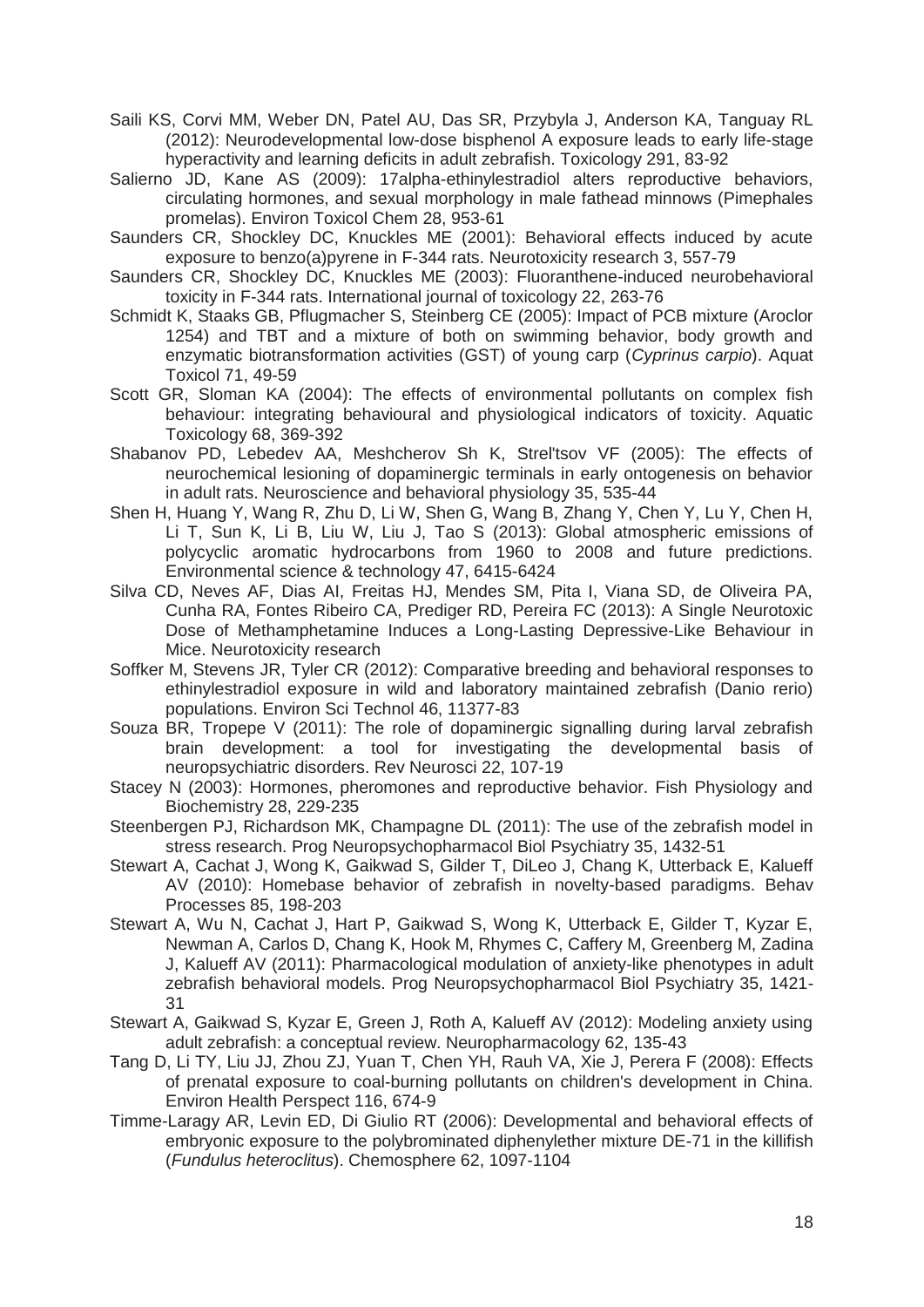- Tintos A, Gesto M, Miguez JM, Soengas JL (2008): beta-Naphthoflavone and benzo(a)pyrene treatment affect liver intermediary metabolism and plasma cortisol levels in rainbow trout Oncorhynchus mykiss. Ecotoxicol Environ Saf 69, 180-6
- Varanasi U, Casillas E, Arkoosh MR, Hom T, Misitano D, Brown DW, Chan S-L, Collier TK, McCain BB, Stein JE 1993: Contaminant exposure and associated biological effects in juvenile Chinook salmon (*Oncorhynchus tshawytscha*) from urban and nonurban estuaries of Puget Sound, WA NOAA Fisheries
- Vignet C, Begout ML, Pean S, Lyphout L, Leguay D, Cousin X (2013): Systematic screening of behavioral responses in two zebrafish strains. Zebrafish 10, 365-75
- Vignet C, Devier MH, Le Menach K, Lyphout L, Potier J, Cachot J, Budzinski H, Bégout M-L, Cousin X (2014a): Long-term disruption of growth, reproduction and behaviour after embryonic exposure of zebrafish to PAHs-spiked sediment. Environmental Science and Pollution Research In press
- Vignet C, Le Menach K, Lucas J, Perrichon P, Mazurais D, Le Bihanic F, Lyphout L, Frère L, Bégout M-L, Zambonino-Infante JL, Budzinski H, Cousin X (2014b): Chronic dietary exposure to pyrolytic and petrogenic mixtures of PAHs causes physiological disruption in zebrafish - Part I : Survival and growth. Environmental Science and Pollution Research In press
- Xia Y, Cheng S, He J, Liu X, Tang Y, Yuan H, He L, Lu T, Tu B, Wang Y (2011): Effects of subchronic exposure to benzo[a]pyrene (B[a]P) on learning and memory, and neurotransmitters in male Sprague-Dawley rat. Neurotoxicology 32, 188-98
- Yanagida GK, Anulacion BF, Bolton JL, Boyd D, Lomax DP, Paul Olson O, Sol SY, Willis M, Ylitalo GM, Johnson LL (2012): Polycyclic aromatic hydrocarbons and risk to threatened and endangered Chinook salmon in the Lower Columbia River estuary. Archives of Environmental Contamination and Toxicology 62, 282-295
- Yunker MB, Macdonald RW, Vingarzan R, Mitchell RH, Goyette D, Sylvestre S (2002): PAHs in the Fraser River basin: a critical appraisal of PAH ratios as indicators of PAH source and composition. Organic Geochemistry 33, 489-515
- Zhang Y, Tao S (2009): Global atmospheric emission inventory of polycyclic aromatic hydrocarbons (PAHs) for 2004. Atmospheric Environment 43, 812-819

# **Figure legends**

**Fig. 1** Swimming activity of 6-month-old fish as a function of photoperiod, for each fraction: PY, HO and LO. (a, b, c) Mean distance traveled (cm/30 min) averaged per period (day *vs.* night). (d, e, f) Mean time spent immobile (s/30 min) averaged per period (day *vs.* night). Values are means ± SEM; *n*=12 fish per fraction and concentration; \* indicates a significant difference at *p*< 0.05.

**Fig. 2** Photomotor response of 2-month-old fish, for each fraction: PY, HO and LO. (a, c, e) Distance traveled (cm/min) over one hour, before a 15-min lights-off period (gray shadowing) followed by an additional 1.5 h of monitoring. The superimposed view shows the distance traveled summed per 15-minute period before, during and after the lights-off period. (b, d, f) Time spent immobile (s/15 min) per 15-minute period before, during and after the lights-off period. Values are means ± SEM; *n*=12 fish per fraction and concentration; \* indicates a significant difference at p< 0.05.

**Fig. 3** Maze exploration by 2-month-old fish for each fraction: PY, HO and LO. (a) Time (s) to first exit from the start area in the T-maze (PY fraction). (b, c) Time (s) to first exit from the start area in the Z-maze (HO and LO fractions, respectively). Values are means ± SEM; *n*=12 fish per fraction and concentration; different letters indicate significant differences at *p*< 0.05.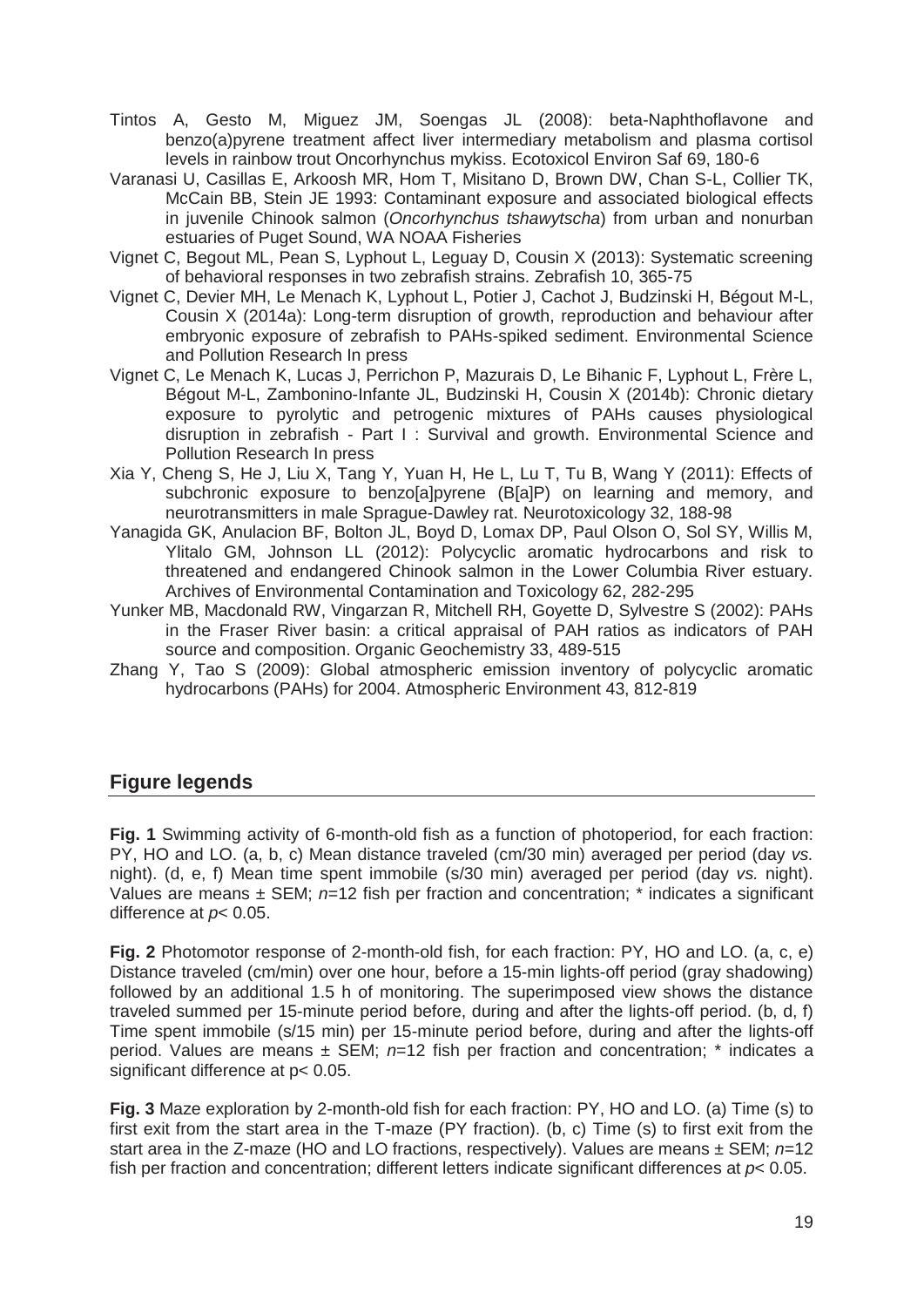**Fig. 4** Maze exploration by 2-month-old fish for each fraction: PY, HO and LO. (a) Total time spent (s) in the start, shallow and deep areas of the T-maze (PY fraction). (b, c) Total time spent (s) in the start, close and distant areas of the Z-maze (HO and LO fractions, respectively). Values are means ± SEM; *n*=12 fish per fraction and concentration; different letters indicate significant differences at *p*< 0.05.

**Fig. 5** Maze exploration by 2-month-old fish for each fraction: PY, HO and LO.(a) Proportion of individuals successfully reaching the deep zone of the T-maze or the farthest quadrant (16) of the Z maze. (b) Time (s) to first entry into the deep area of the T-maze (PY) or the farthest quadrant of the Z-maze (HO, LO). (c) Proportion of Z-maze explored in HO and LO fish. Values are means  $\pm$  SEM; the numbers of fish reaching the deep area or quadrant 16 per fraction and concentration are indicated on the bars; different letters indicate significant differences at *p*< 0.05.

**Fig. 6** Novel tank challenge in 2-month-old fish for each fraction: PY, HO and LO. (a, d, g) Mean time spent (s) per minute (Min-1 to Min-6) in the top area of the novel tank. (b, e, h) Total distance traveled (cm) over the 6-minute challenge. (c, f, i) Total time spent immobile (s) over the 6-minute challenge. Values are means ± SEM; *n*=12 fish per fraction and concentration; different letters and \* indicate significant differences at *p*< 0.05.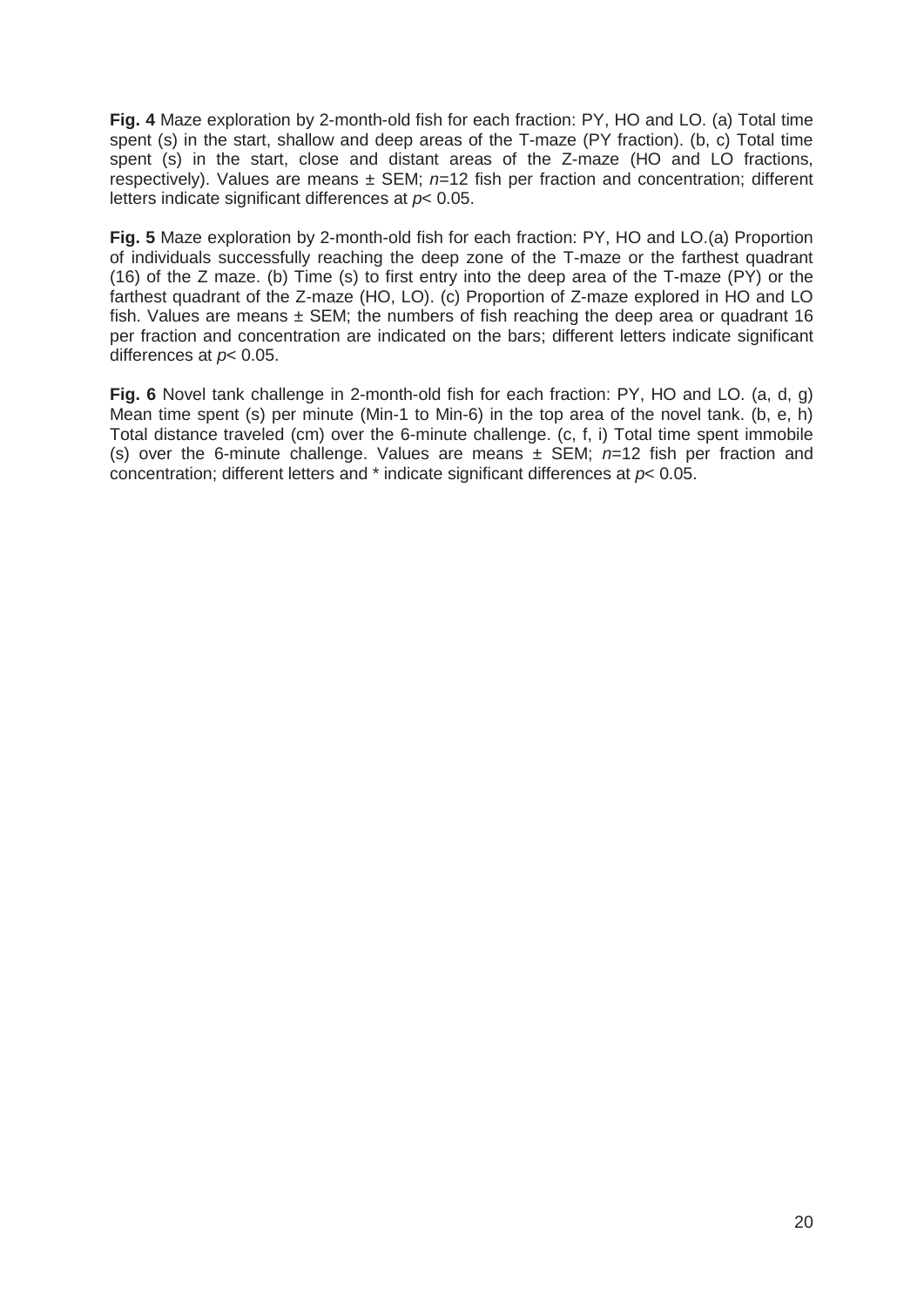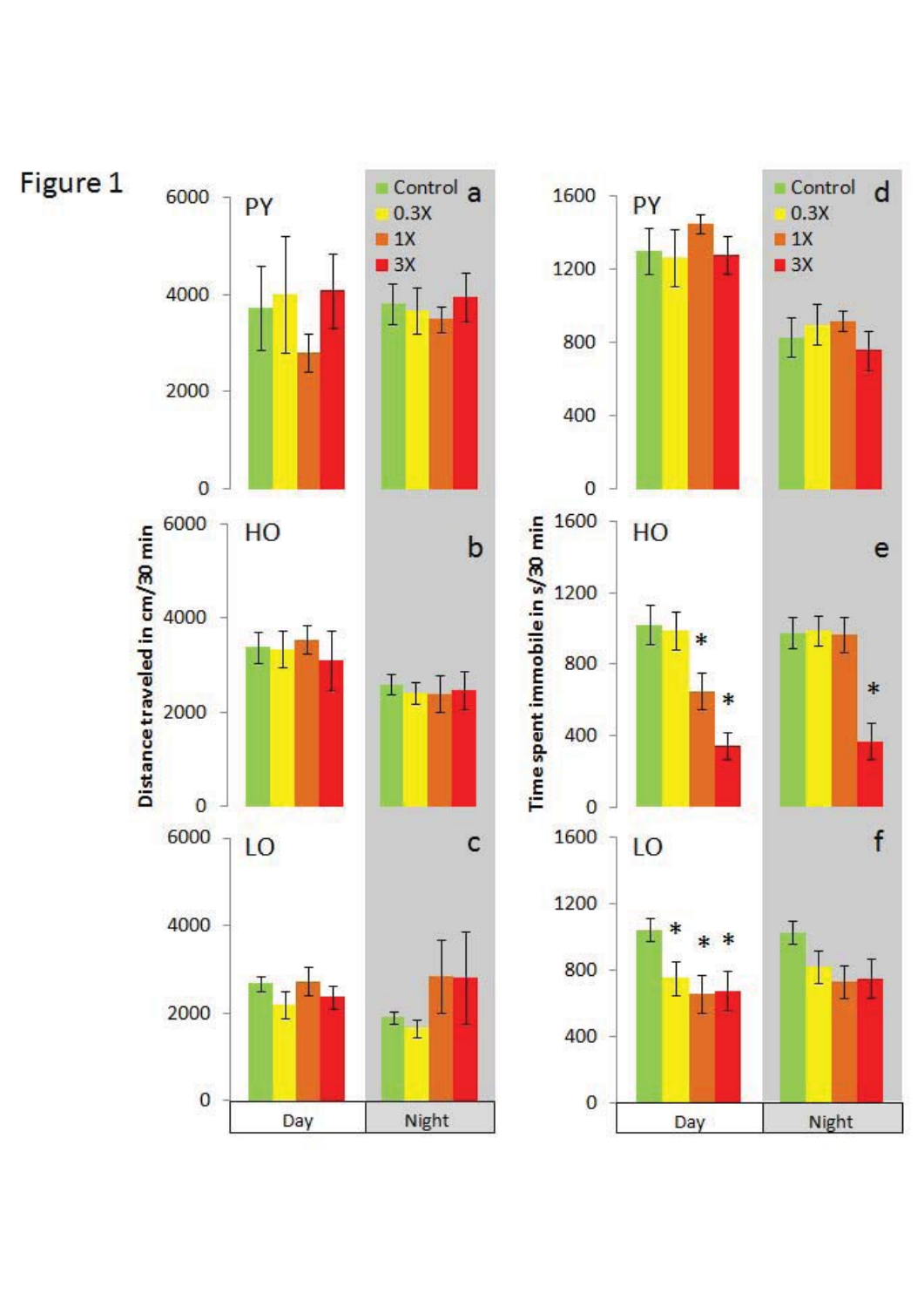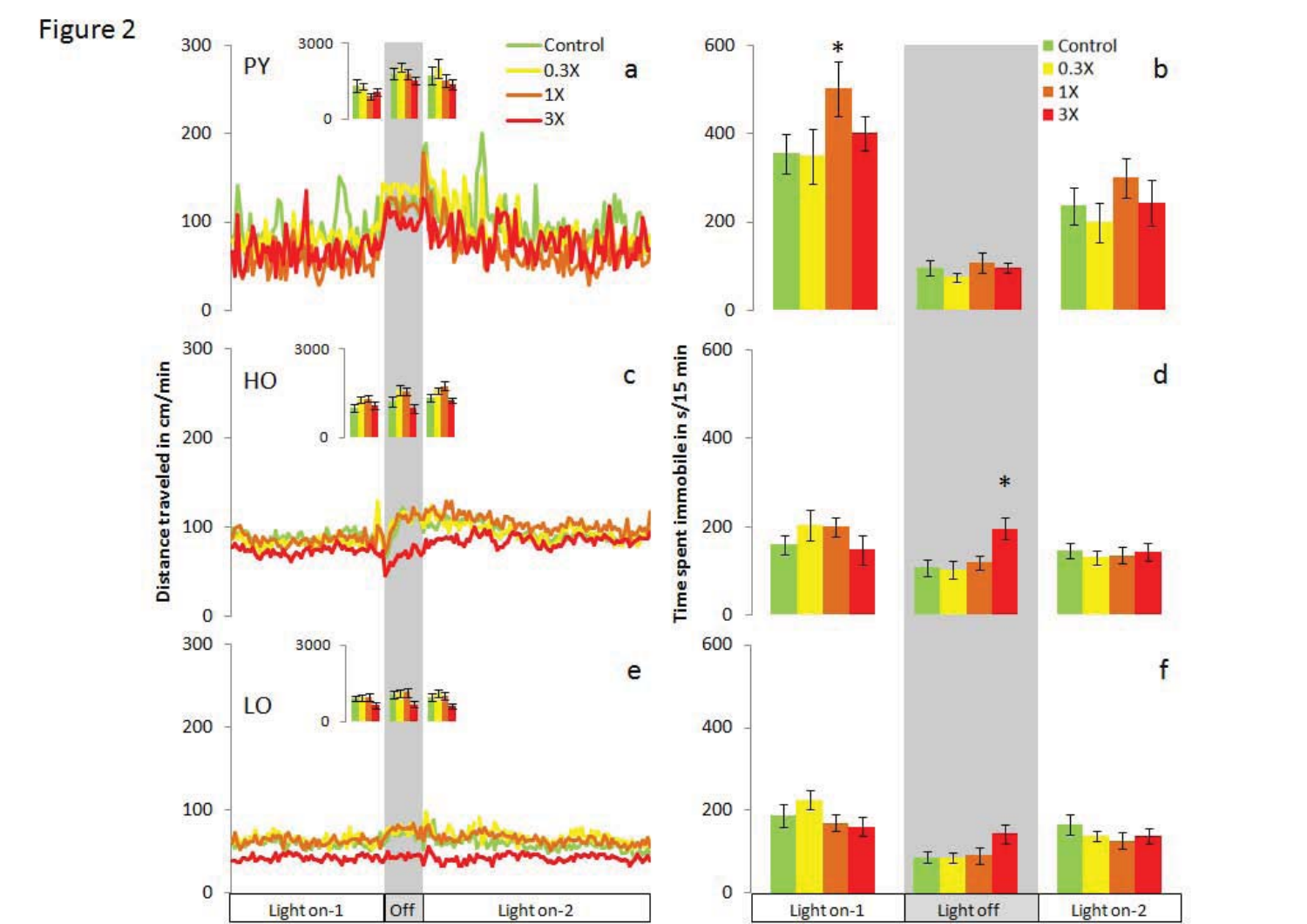

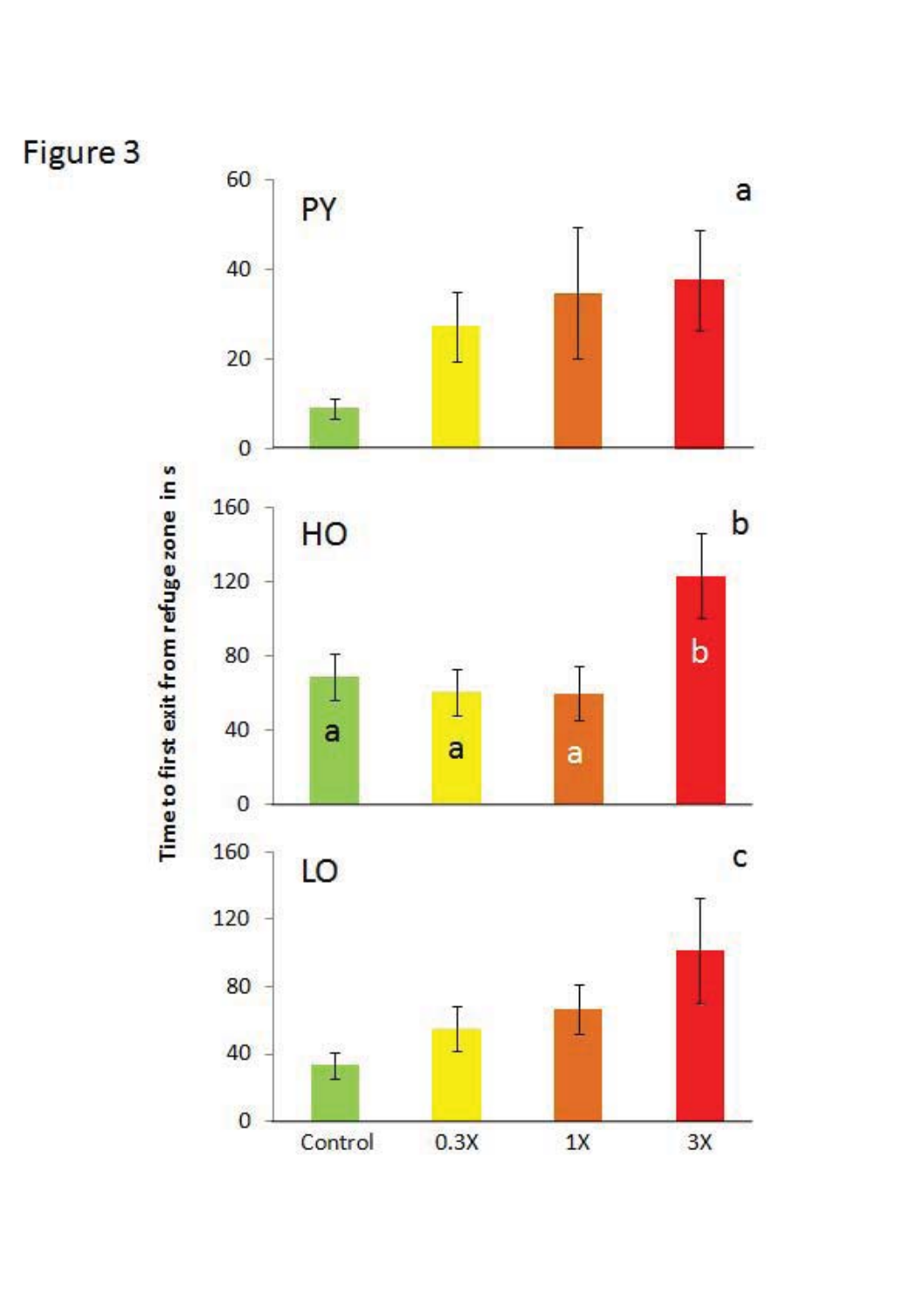# Figure 4

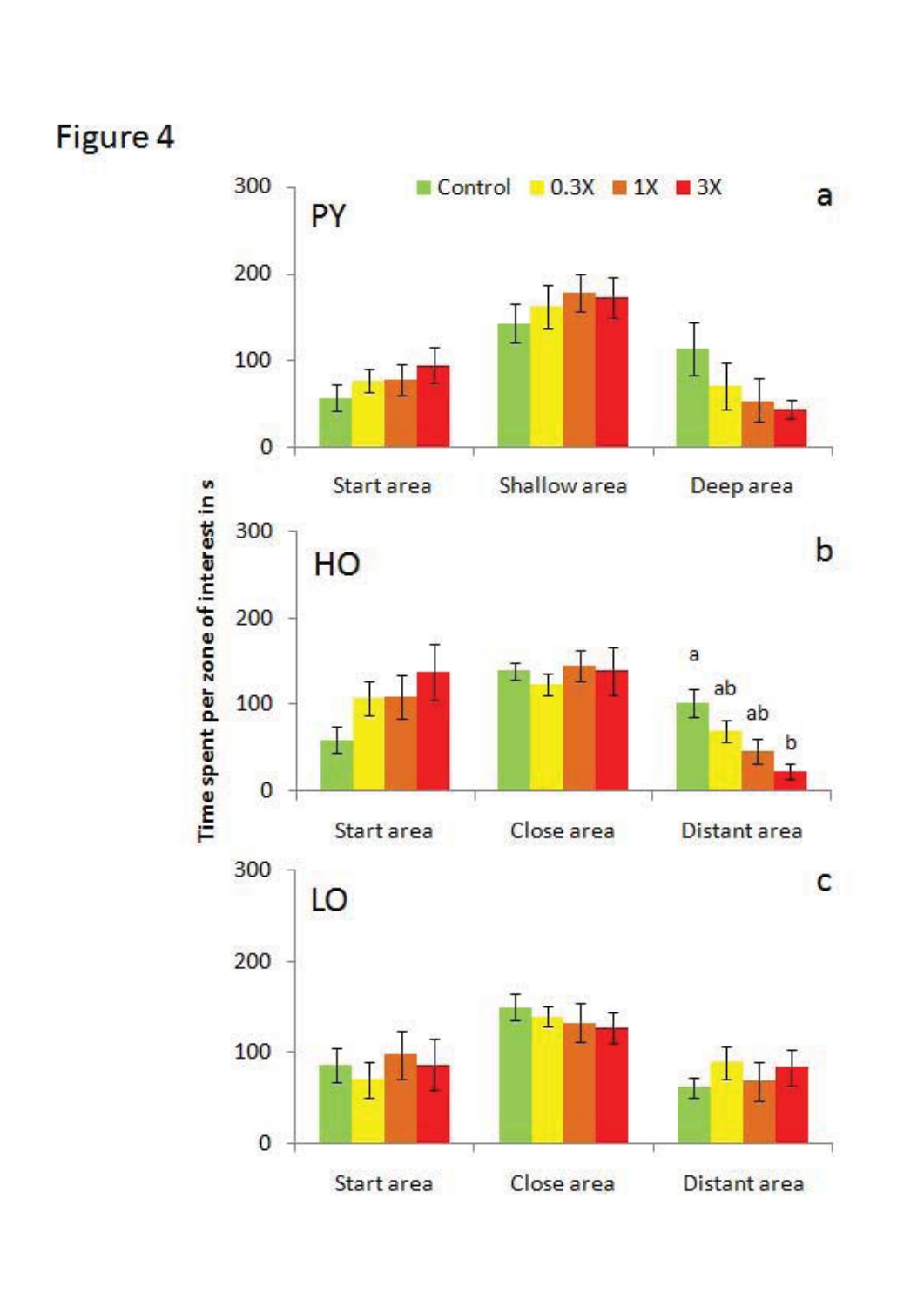